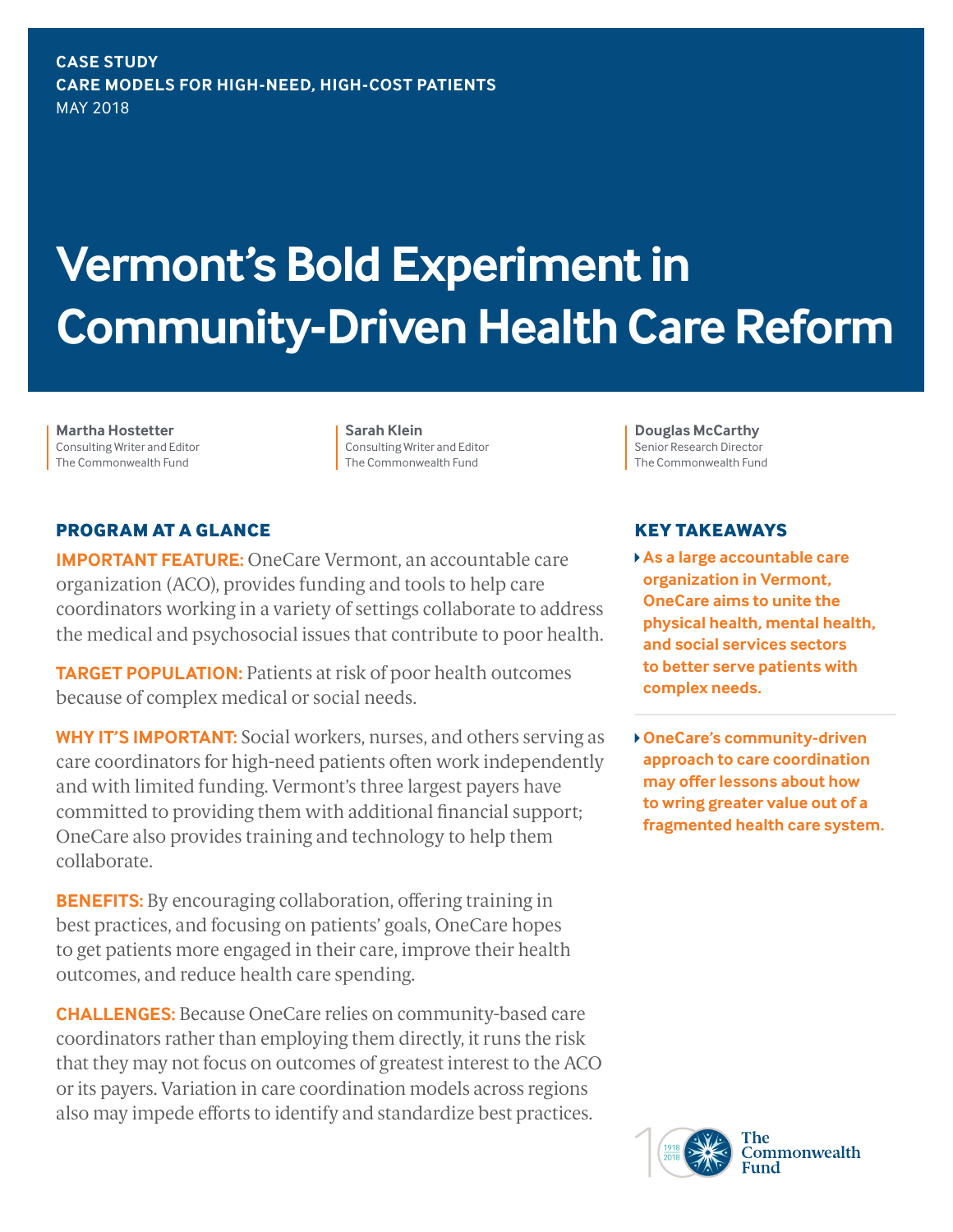#### **INTRODUCTION**

In 2014, on the heels of a failed attempt to create a singlepayer health care system in Vermont, policymakers turned their attention to how they might achieve their goal — lower health care spending and improved health outcomes — without disrupting the existing payment system. Their idea was to encourage the state's largest payers — Medicare, Medicaid, and Blue Cross and Blue Shield of Vermont — to move more quickly from fee-forservice to risk-based contracting. In so doing, they would also encourage providers to pursue the state's goals for improving residents' health.

The concept appealed to OneCare Vermont, a large accountable care organization (ACO) that had engaged more than half the state's physicians and nearly all its hospitals in its network but had struggled to earn savings in its previous contracts with insurers.

Under the "all-payer" ACO model, the three payers would steadily increase the number of patients cared for under risk-based contracts and provide additional financial support to OneCare to coordinate care for individuals considered to be high medical risks. In return, OneCare would take on downside financial risk for itself and participating hospitals, a move it hoped would spur the latter to collaborate with community partners in helping patients beyond their institutions' walls.

OneCare's vision is to unite the physical health, mental health, and social services sectors in serving patients with the most complex needs, much as the federal [Accountable](https://innovation.cms.gov/initiatives/AHCM)  [Health Communities initiative](https://innovation.cms.gov/initiatives/AHCM) seeks to forge clinical and community partnerships to address factors such as unstable housing or social isolation that contribute to poor health.<sup>1</sup> Rather than hiring its own staff to organize this effort, OneCare is relying on care coordinators

# **OneCare Builds on Vermont's Health Reforms**

OneCare knits together a range of Vermont's delivery system reforms, but its approach leans most heavily on the community health teams established by the Blueprint for Health initiative.



Note: Blueprint for Health legislation passed in 2006. A 2010 law expanded the pilot statewide and guaranteed by 2013 access to providers that wanted to participate. As of the first quarter of 2018, nearly all of Vermont's primary care practices — 140 — had achieved patient-centered medical home recognition.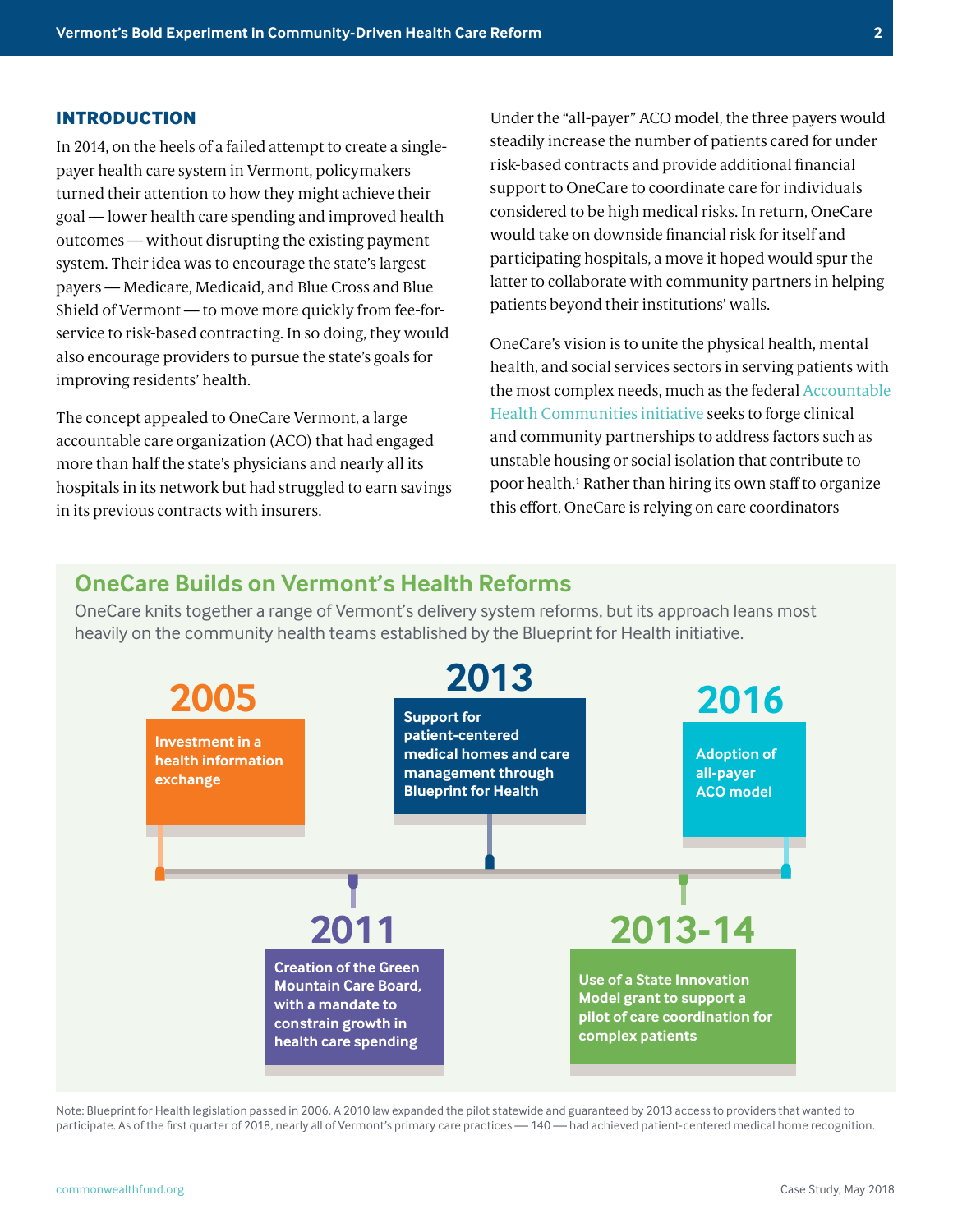already in the field as a result of Vermont's [Blueprint for](http://blueprintforhealth.vermont.gov/)  [Health.](http://blueprintforhealth.vermont.gov/) The Blueprint for Health, a statewide initiative, compels public and private payers to support nurses, social workers, community health workers, and others working to help patients manage their chronic conditions, find treatment for addiction and other behavioral health conditions, and connect with social supports.

OneCare offers these care coordinators additional funding as well as training and tools to collaborate. Its approach is purposefully nondirective: it assumes that given resources and opportunities to collaborate, communities will devise their own solutions. "We are not trying to come into a community and set up a different system of care," says Sara Barry, OneCare's director of clinical and quality improvement. "We're trying to say, 'How do we align with what you already have and bring those services more closely together?'"

This case study examines OneCare's community-driven approach to care coordination, which it piloted in 2017 among a subset (around 29,000) of the state's Medicaid beneficiaries. This year, the ACO is accountable for 42,000 Medicaid beneficiaries as well as 72,000 Medicare and Blue Cross and Blue Shield members.<sup>2</sup> By 2022, Vermont aims to have nearly 70 percent of its 624,000 residents attributed to an ACO.<sup>3</sup> Although the initiative is in its early stages, Vermont's experiment in forging partnerships among health care payers and between clinical and community providers may offer lessons about the potential of care coordination to wring value out of a fragmented health care system.

#### **BUILDING ON VERMONT'S HISTORY OF REFORM**

OneCare Vermont was created in 2012 by two academic medical centers serving the state — the University of Vermont Medical Center and the Dartmouth-Hitchcock health system — and now includes 10 of the state's 14 hospitals, a majority of its primary care and specialty care practices, and 21 of its 40 nursing homes.<sup>4</sup> As noted above, what makes it different from many other ACOs is its engagement of partners other than hospitals and physicians: Area Agencies on Aging, mental health

**WHAT IS THE ALL-PAYER ACO?**

Vermont is partnering with the federal government in an ambitious effort to shift nearly all payment for medical services from a fee-for-service model to a value-based one that rewards providers for achieving the state's cost-containment and qualityimprovement goals. Under the all-payer model, Medicaid, Medicare, and Blue Cross and Blue Shield of Vermont (which has a nearly 90 percent share of the commercial market) have agreed to enter into contracts that require providers to assume the risk for meeting financial targets and performance benchmarks.

Over the course of five years, participants are expected to incrementally increase enrollment such that by 2022, 90 percent of all Medicare beneficiaries and 70 percent of commercially insured residents are covered by risk-based contracts (the state has not set specific targets for the Medicaid population). The approach has some similarities to that of Maryland, which seeks to contain health care spending by setting the rates by which all third parties — Medicare, Medicaid, and commercial insurers — pay for hospital care.5

agencies, home health providers, and other community groups that are part of the ACO but unlike participating hospitals not at financial risk for its results. Its ability to do so is a function of the state's past reforms to the health care delivery system, most notably the Blueprint for Health, which provides financial support for creation of patientcentered medical homes and "community health teams" made up of nurses, social workers, dietitians, asthma educators, community health workers, and others in each of the state's 14 health service areas (HSAs).6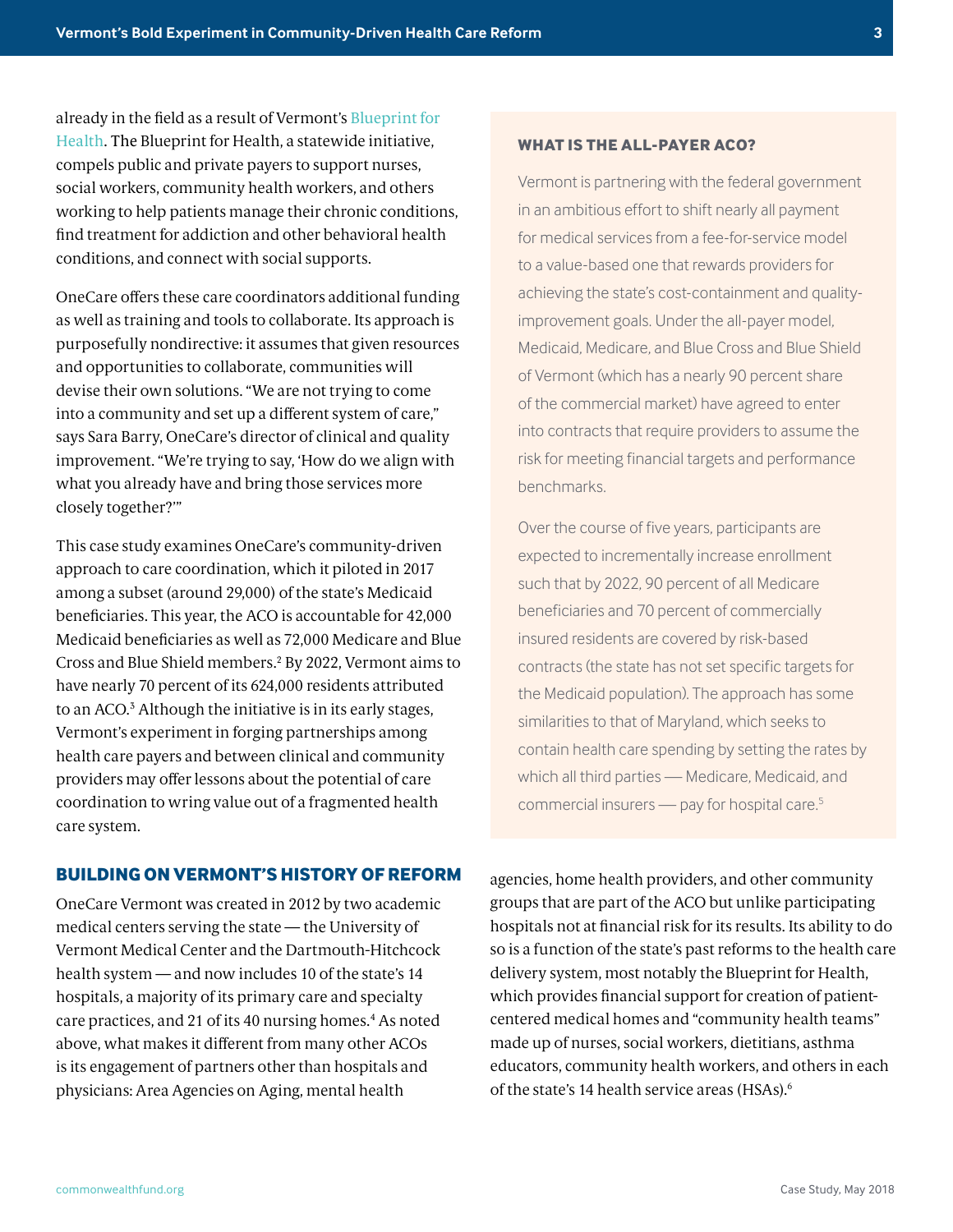#### **MEDICAID NEXT-GENERATION PILOT**

In 2017, OneCare assumed financial risk for some 29,000 Medicaid beneficiaries (about 20 percent of the state's total) in four regions: Berlin, Burlington, Middlebury, and St. Albans.<sup>7</sup> It took responsibility for providing most medical and behavioral health services for these beneficiaries, from a budget of \$90 million.<sup>8</sup> Like Medicare's Next Generation ACO Model, which was also launched in 2017, the Medicaid program offered the ACO the option to receive capitated payments.<sup>9</sup> If actual expenditures in 2017 fell below the budgeted amount, OneCare would keep the first 3 percent of savings; if expenditures exceeded it, OneCare would make up the first 3 percent.

As part of the agreement, Vermont's Medicaid agency ceded to OneCare some of its care management functions. The agency had been focusing its support on patients in the top 5 percent of health care spending. OneCare proposed to engage a broader population, including those with chronic diseases or behavioral health conditions who might be at rising risk. It also wanted to do away with eligibility criteria restricting which patients could be offered support, because the ACO's leaders said these were administratively burdensome and left too many people out.

To identify Medicaid beneficiaries who may need support, OneCare analysts aggregate demographic information, data from the medical records of physicians and hospitals, and claims data supplied by Vermont's Medicaid agency. They then analyze the data using a riskprediction algorithm licensed through Johns Hopkins University that categorizes each Medicaid beneficiary a mix of adults (45%); children (49%); and aged, blind, and disabled individuals (6%) — into one of four groups based on their predicted morbidity over the next year (Exhibit 1).10 Patients' risk categorization is then provided to local care coordinators, who can then adjust it based on their knowledge of the patients and conversations with clinicians.

For example, based on claims data alone, an individual may not be identified as being at high or rising risk. But the care coordinator understands this person

# **FOUR REGIONS INVOLVED IN MEDICAID PILOT**



needs additional support because of a recent bout of homelessness or a death in the family.

#### **COORDINATING THE CARE COORDINATORS**

As noted, OneCare does not hire staff care coordinators. Instead, it offers employees at partner organizations the funds and resources required to help patients manage their medical conditions and address their social, financial, and psychological challenges. These professionals include:

- case managers, often nurses or social workers, who work as part of community health teams or are hired directly by primary care practices
- social workers and nurses employed by Area Agencies on Aging
- social workers, counselors, and other staff members working for the state's hub-and-spoke system, which provides medication-assisted treatment for opioid use disorder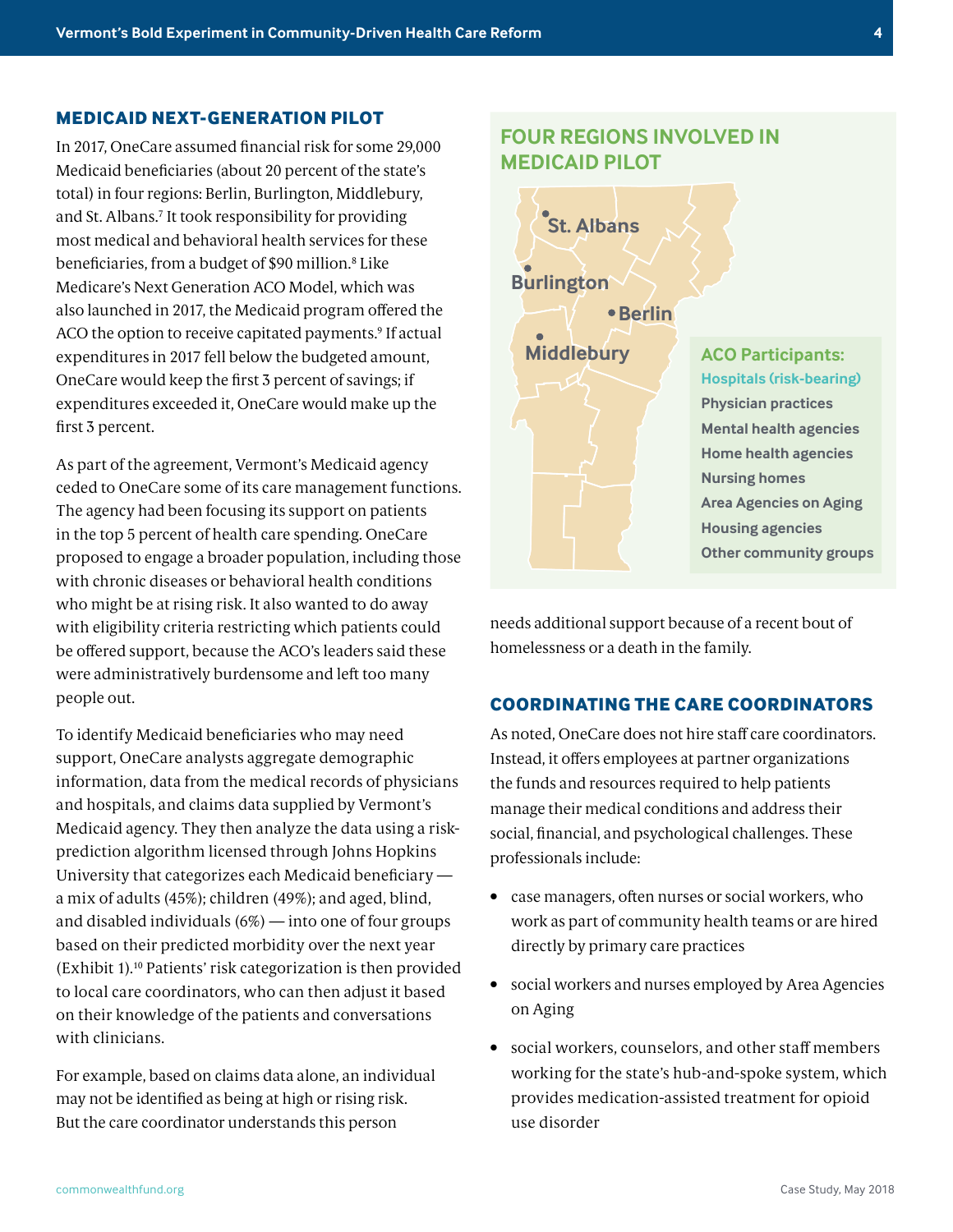#### Exhibit 1. Four Risk Categories and Services for Each

While OneCare had planned to focus care-coordination efforts on the highest-risk patients, care coordinators urged the organization to include those with "rising risk," as they believed they had the greatest leverage with such patients. Patients in lower-risk tiers benefit from the ACO's focus on preventive health measures and health assessments.



# **LEVEL 3**

#### **FULL ONSET CHRONIC ILLNESS AND RISING RISK:**

comprehensive health assessment, with outreach at least four times per year; access to a community-based care coordinator and completion of a shared care plan

# **LEVEL 4**

#### **COMPLEX/HIGH-COST WITH ACUTE CATASTROPHIC CONDITIONS:**

comprehensive health assessment with outreach at least 12 times per year; completion of a shared care plan with assignment of a lead care coordinator; care conferences as needed

#### **Prevalence of Selected Conditions Among 4,780 Level 3 and Level 4 Medicaid Beneficiaries**

| Depression               | 1.549 | <b>Coronary Artery Disease</b>  | 599 |
|--------------------------|-------|---------------------------------|-----|
| <b>Anxiety, Neuroses</b> | 1.541 | <b>COPD</b>                     | 489 |
| Hypertension             | 1.379 | <b>High-Risk Pregnancy</b>      | 286 |
| <b>Tobacco Use</b>       | 1.248 | <b>Bipolar Disorder</b>         | 225 |
| <b>Diabetes</b>          | 924   | <b>Congestive Heart Failure</b> | 112 |
| Asthma                   | 894   | Schizophrenia                   | 102 |

Data: OneCare Vermont based on claims data for September through December 2017. Note: Patients may have multiple conditions.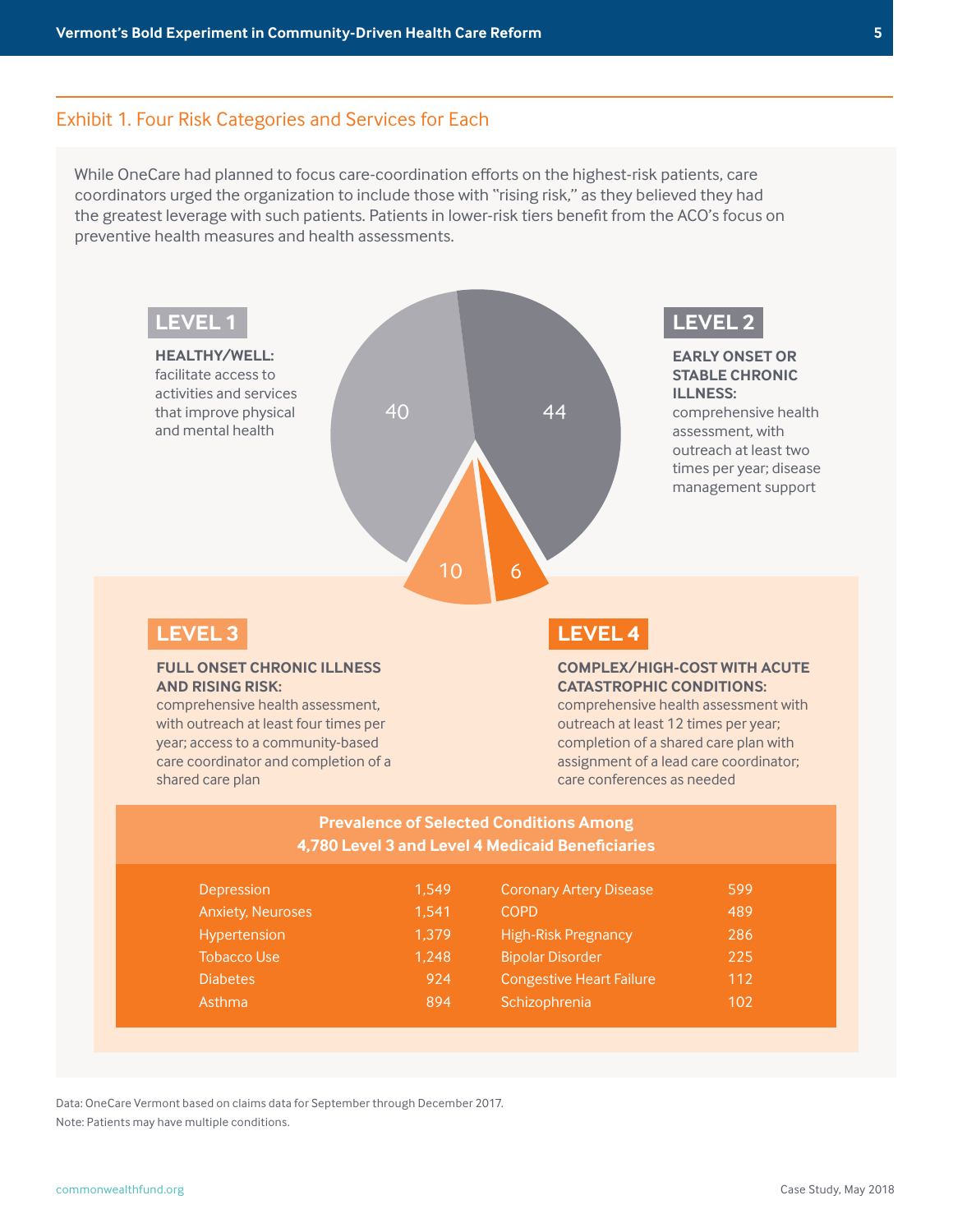• social workers employed through the Support and Services at Home (SASH) program, which primarily helps older adults.<sup>11</sup>

Care coordinators offer support to patients who have been identified as being at high or rising risk. In 2017, 16 percent of patients — about 4,780 — were identified as such; thus far, about a third have a care team identified, and a quarter have a lead care coordinator who is responsible for coordinating with an individual's care team. During initial encounters, the coordinators ask patients to tell them about their lives, their challenges, and the kinds of

support they might need to achieve their goals.<sup>12</sup> They typically use diagrams known as ecomaps to help patients and families visualize the social, financial, and medical support systems people already have in place and where they may need additional support. They may then show patients domain cards — each with a word and/or picture illustrating factors that can affect health, such as finances, housing, medication, and transportation — and ask them to select those that represent their immediate and longer-term priorities, whether that is finding reliable transportation or a better-paying job.<sup>13</sup>

# **Care Coordination Services and Staff**

Care coordination staff — none employees of OneCare — receive funding and tools from the ACO to help them do their work. These tools include the Care Navigator software, which enables them to create shared care plans and coordinate their efforts.

| <b>Services</b>                                                                 | <b>Providers</b>                                                                       | <b>Staff</b>                                                           |
|---------------------------------------------------------------------------------|----------------------------------------------------------------------------------------|------------------------------------------------------------------------|
| <b>Help managing chronic conditions</b>                                         | Primary care clinics                                                                   | Nurses, dietitians,<br>community health workers                        |
| <b>Counseling and referral to treatment</b><br>for behavioral health conditions | Mental health agencies,<br>primary care clinics                                        | Nurses and social workers                                              |
| <b>Counseling and treatment for</b><br>substance use disorder                   | Primary care clinics, specialty<br>care treatment hubs,* and<br>mental health agencies | Social workers, nurses<br>trained in medication-<br>assisted treatment |
| <b>Benefit enrollment and other social</b><br><b>supports</b>                   | Primary care clinics, mental<br>health agencies, SASH <sup>**</sup>                    | Nurses, social workers, and<br>community health workers                |
| <b>Wellness education, fitness classes,</b><br>home visits for frail elders     | SASH,** community health<br>teams                                                      | Nurses and nonlicensed<br>care coordinators                            |
| <b>Support during transitions between</b><br>care settings                      | Home health providers,<br>primary care clinics, and Area<br>Agencies on Aging          | Nurses and social workers                                              |
| <b>Personal care services and other</b><br>long-term services and supports      | Area Agencies on Aging                                                                 | Typically nonlicensed care<br>managers or referral<br>coordinators     |

\* Vermont uses a hub-and-spoke model for addiction treatment that relies on primary care practices to provide treatment to patients with less-complex needs, while specialty care "hubs" deliver services to patients with more extensive needs.

\*\* The Support and Services at Home (SASH) program is funded through Vermont's Blueprint for Health.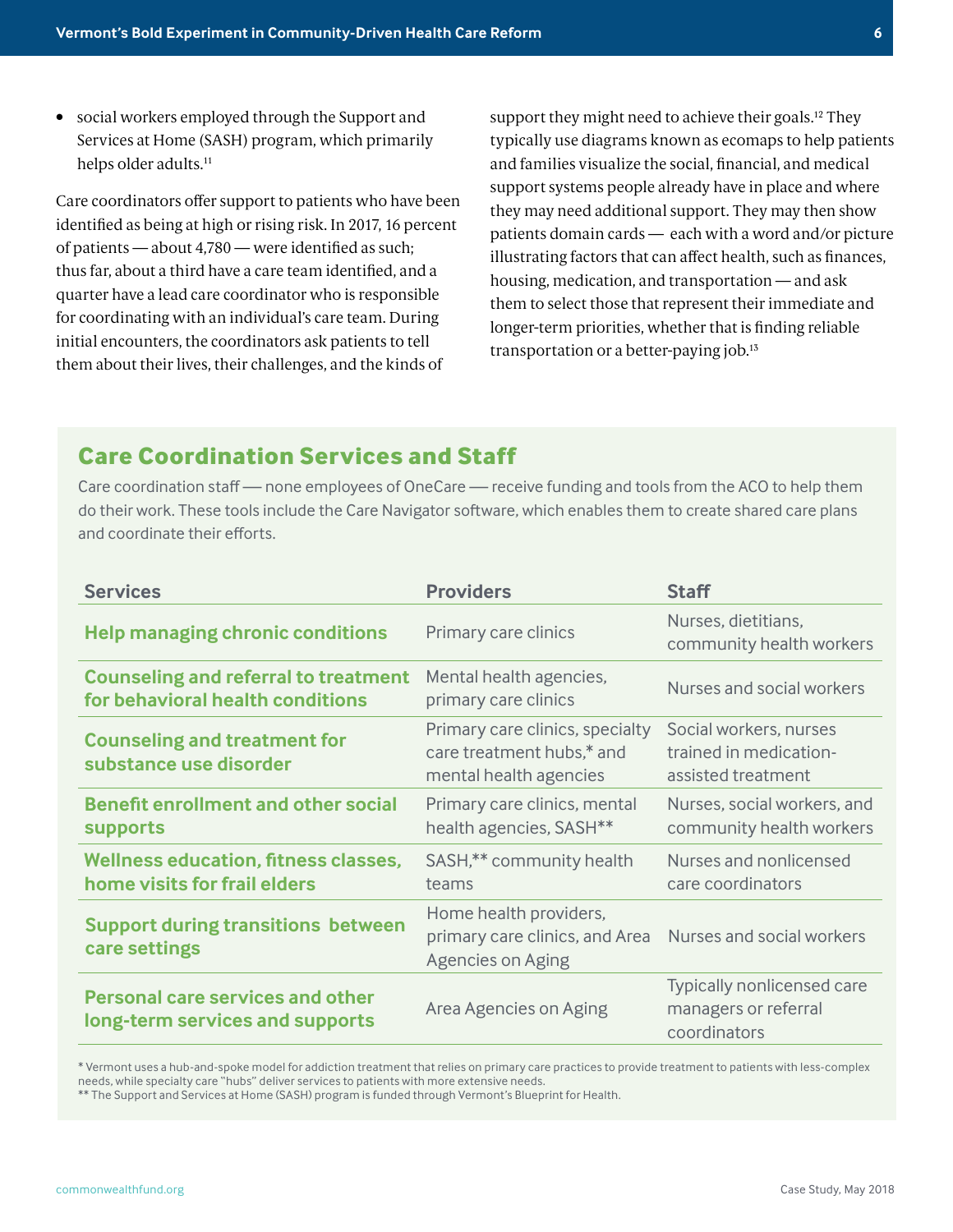#### **CARE NAVIGATOR**

OneCare's leaders worked with creators of the software platform Care Navigator to configure it to meet the needs of care coordinators who wanted a better way to communicate than phones or fax machines. As a supplement to patients' electronic medical records, the software makes clear which health and social service staff are working with which patients and creates a system of notifications and prompts about hospital admissions, discharges, and other events. Using new tools and automated workflows, care coordinators can create task lists and track activities, while lead care coordinators use the software to facilitate collaboration. The software includes a library of educational resources for patients. It also enables them to upload photos and other information about themselves and to securely send notifications and messages to members of their care team.

Care Navigator also provides a platform for OneCare to document the services care coordinators provide, monitor their impact, and identify patterns — for example, the common unmet needs of dementia patients. Part of the additional funding OneCare provides to care coordinators covers the cost of conducting more systematic needs assessments, documenting them in Care Navigator, and using the technology to communicate and coordinate with one another. In 2017, 480 care coordinators were trained to use the system, and more than half had begun actively using it.

The software platform is used in other states by another ACO, a federally qualified health center, and behavioral health and longterm services and support organization consortiums to improve communication and coordination.

#### **Goals and Shared Care Plan**

Teams enter patients' goals, then associate them with a particular domain of health or social determinant to enable analysis across communities.

|                                                                        | Carl Series                                                             |                                                    |             |                              |                                                                                      |                                                      |                  |                                                                 |                                                     |       |
|------------------------------------------------------------------------|-------------------------------------------------------------------------|----------------------------------------------------|-------------|------------------------------|--------------------------------------------------------------------------------------|------------------------------------------------------|------------------|-----------------------------------------------------------------|-----------------------------------------------------|-------|
| c                                                                      | NEWS CONNECTIONS AND ARRESTS CORP.                                      |                                                    |             |                              |                                                                                      |                                                      |                  |                                                                 |                                                     | Ξ     |
|                                                                        | <b>IT I CAN MAYGATON -</b>                                              | <b>Now to: See New York, a</b>                     |             |                              |                                                                                      |                                                      |                  | $\Theta$ create                                                 | <b>Truck Alex</b><br><b>CONTRACT</b>                |       |
| A SECOND TELLINGUITY AND AN ARRANGEMENTAL IN THE RETURN OF CONSULTANCE |                                                                         |                                                    |             |                              |                                                                                      |                                                      |                  |                                                                 |                                                     | 9.2.3 |
| <b>Half</b><br><b>Howard Streeters</b>                                 | intern Arme bries<br>Sean Peeler (Test Patient)<br>Altimie<br>01201-709 | <b>Sec</b><br><b>Robert Lowel</b><br><b>Street</b> | u<br>Mobile |                              | <b>Come Career</b><br><b>Contractor</b><br><b>Literature down</b><br><b>CONTRACT</b> | <b>WARLE D'HABLE</b><br>Longwest office than English |                  | <b>TAY CANADARY</b><br><b>Construction</b><br>The Air elforial' | <b>Statement</b><br><b>4. Contact mery if weeks</b> |       |
| $-111 - 1$<br>Care Plan                                                |                                                                         |                                                    |             |                              |                                                                                      |                                                      |                  |                                                                 |                                                     |       |
| <b>Contract Service</b><br>Dealt Company                               | de la fis Francia MI                                                    |                                                    |             | <b>Douglass</b>              | <b>Silver</b>                                                                        | <b>Huberton St.</b>                                  | <b>District</b>  | Edvisored Gut Low                                               | 7 living last lies.                                 |       |
| hanks.                                                                 | Eni, Associate Modele                                                   |                                                    |             | <b>B</b> Day New 1984 Search |                                                                                      | Addison/James                                        | <b>MARINE</b>    |                                                                 | <b>STRUITE CORAN.</b>                               |       |
| <b>Envelo externancia</b>                                              | <b>Seat</b>                                                             |                                                    |             |                              | By Law Sec. No Down 1                                                                | <b>Partiacts</b>                                     | <b>Finalize</b>  |                                                                 |                                                     |       |
|                                                                        | and all control Many                                                    |                                                    |             |                              | as tracked. Not hand                                                                 | <b>Relayation</b>                                    | <b>Mindustry</b> |                                                                 |                                                     |       |
| <b>TOTAL ESTATE</b><br><b>Service</b>                                  |                                                                         |                                                    |             |                              |                                                                                      |                                                      |                  |                                                                 |                                                     |       |

#### **Patient Resources**

About Me section contains information about what's important to patients, the results of patient assessments, and access to a library of educational resources.

|                                                                                                                                                                                                                                                                                                                                                                                                                                                                            | C Hotel: Clanecate.mycare.say.com                                                                        |                                                 |                                                                                                                                                         |  |
|----------------------------------------------------------------------------------------------------------------------------------------------------------------------------------------------------------------------------------------------------------------------------------------------------------------------------------------------------------------------------------------------------------------------------------------------------------------------------|----------------------------------------------------------------------------------------------------------|-------------------------------------------------|---------------------------------------------------------------------------------------------------------------------------------------------------------|--|
|                                                                                                                                                                                                                                                                                                                                                                                                                                                                            | <b>A PARTING CONSUMING A</b><br>4 to Fer Viren But Londo Boon -<br>- Active Education Resource Masters + | Withhim Links 2. Con-                           | <b>O</b><br><b>Book</b><br>13 Adjament (Internal (ISA)<br>o<br>Fia - Wee Ferd<br><b>LAST WILE OF</b><br>011<br>10/03 AM<br>CARE NAVISATOR<br>Sign out E |  |
| of a Norders Ford II.<br><b>CARACTER</b>                                                                                                                                                                                                                                                                                                                                                                                                                                   | Text.<br>Scientistical                                                                                   | for sales<br>Taylor Stewarts In Three stocks    | <b>ERCY HEALTH CARE</b>                                                                                                                                 |  |
| $-$                                                                                                                                                                                                                                                                                                                                                                                                                                                                        | <b>Brown Bark</b>                                                                                        | Draw feet                                       |                                                                                                                                                         |  |
| <b>The Company</b>                                                                                                                                                                                                                                                                                                                                                                                                                                                         | <b>CALL CARD CARD CARD</b>                                                                               | <b>Deal Editor And Conti-</b>                   | ДΞ<br>Edwin González                                                                                                                                    |  |
| <b>This country</b>                                                                                                                                                                                                                                                                                                                                                                                                                                                        | 21.7646                                                                                                  | $-0.000000$                                     |                                                                                                                                                         |  |
| $\frac{1}{2} \left( \frac{1}{2} \right) \left( \frac{1}{2} \right) \left( \frac{1}{2} \right) \left( \frac{1}{2} \right) \left( \frac{1}{2} \right) \left( \frac{1}{2} \right) \left( \frac{1}{2} \right) \left( \frac{1}{2} \right) \left( \frac{1}{2} \right) \left( \frac{1}{2} \right) \left( \frac{1}{2} \right) \left( \frac{1}{2} \right) \left( \frac{1}{2} \right) \left( \frac{1}{2} \right) \left( \frac{1}{2} \right) \left( \frac{1}{2} \right) \left( \frac$ | the company could                                                                                        | that increase the                               |                                                                                                                                                         |  |
| <b>State of Congress</b>                                                                                                                                                                                                                                                                                                                                                                                                                                                   | Listmann bid                                                                                             | Telefonia Mark Kings                            |                                                                                                                                                         |  |
| come to a                                                                                                                                                                                                                                                                                                                                                                                                                                                                  | <b>Contractor</b>                                                                                        | <b>CALL ON</b>                                  |                                                                                                                                                         |  |
| <b>County</b> Tree                                                                                                                                                                                                                                                                                                                                                                                                                                                         | THE R. P. LEWIS CO., LANSING MICH.                                                                       | these substitutes or auto product.              |                                                                                                                                                         |  |
| <b>CONTRACTOR</b>                                                                                                                                                                                                                                                                                                                                                                                                                                                          | -                                                                                                        | The country will be the                         | Get Cooking: Get in Control: Bui.                                                                                                                       |  |
| come but                                                                                                                                                                                                                                                                                                                                                                                                                                                                   | the company's                                                                                            | Total construction.                             |                                                                                                                                                         |  |
| mental first                                                                                                                                                                                                                                                                                                                                                                                                                                                               | <b>Mich de Militar Entre els</b>                                                                         | will be given book of the same                  |                                                                                                                                                         |  |
| recent site                                                                                                                                                                                                                                                                                                                                                                                                                                                                | make a control of the private and company                                                                | duck on a literature trees.                     |                                                                                                                                                         |  |
| <b>Charles</b> City                                                                                                                                                                                                                                                                                                                                                                                                                                                        | <b>Stratchwood Gallery All Cards</b>                                                                     | Stationers (NC) 211                             |                                                                                                                                                         |  |
| <b>Hally Fra</b>                                                                                                                                                                                                                                                                                                                                                                                                                                                           |                                                                                                          | Akiah kanymis Bursan, Amerik Melantasi Ingensi. |                                                                                                                                                         |  |
| <b>DARK TOP</b>                                                                                                                                                                                                                                                                                                                                                                                                                                                            | <b>GRANDFORD</b> (CLUT)                                                                                  | A polar in party waive to intenti-              |                                                                                                                                                         |  |
| <b>CONTRACTOR</b>                                                                                                                                                                                                                                                                                                                                                                                                                                                          | the station is business companies to                                                                     | the plans rate or manual and                    |                                                                                                                                                         |  |
| come on                                                                                                                                                                                                                                                                                                                                                                                                                                                                    | GLASS & Scottish control 1                                                                               | The American constitution of the American       |                                                                                                                                                         |  |
|                                                                                                                                                                                                                                                                                                                                                                                                                                                                            |                                                                                                          |                                                 |                                                                                                                                                         |  |

#### **Documentation**

The system logs the activities care coordinators perform day to day, triggering payment from OneCare for completing designated tasks.



Screenshot images above © Copyright 2018 Intraprise Health. All rights reserved.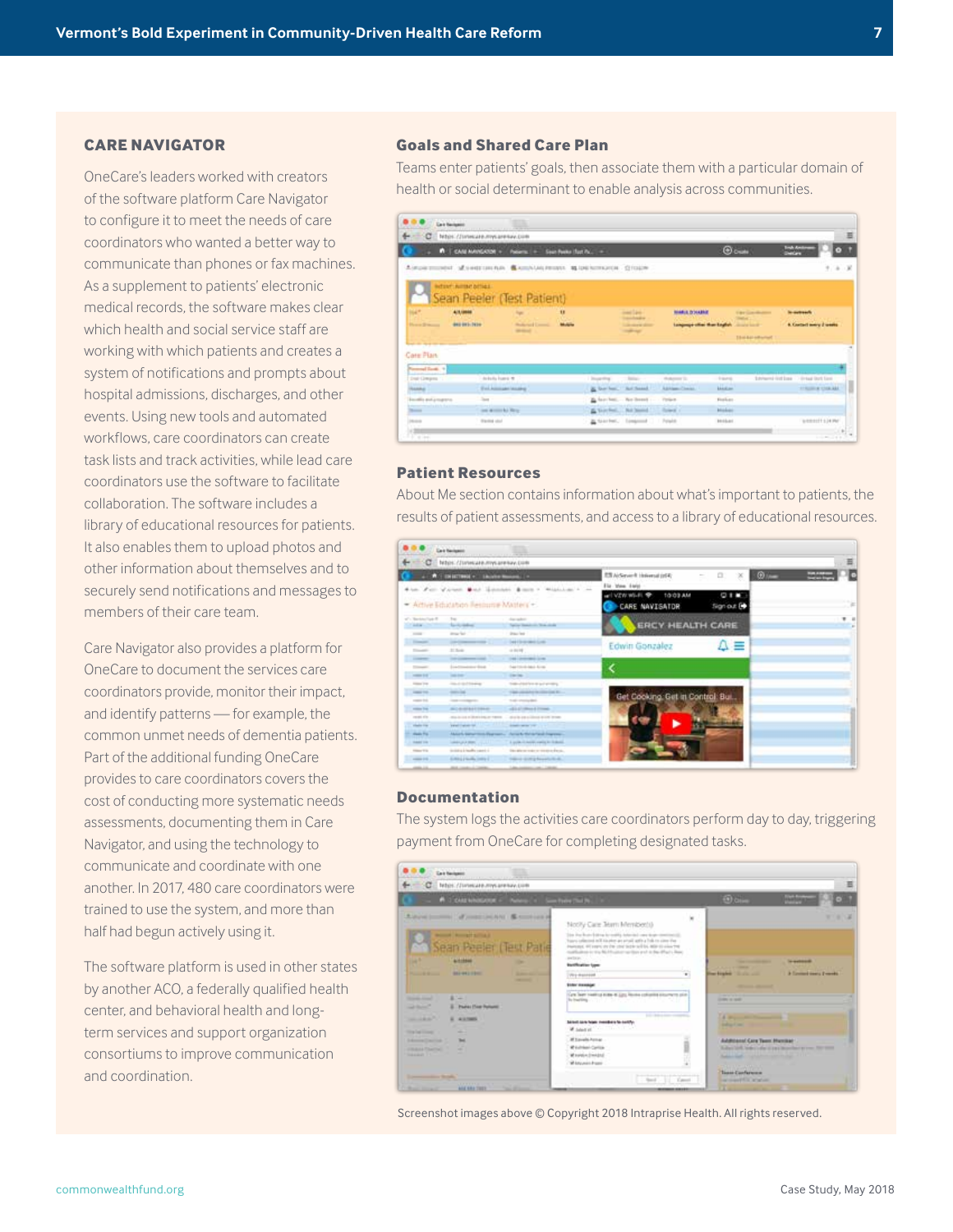To complement these qualitative approaches, care coordinators may use screening tools. One is the Vermont Self-Sufficiency Outcomes Matrix, which assesses patients' functional health and the adequacy of their income, housing, health care coverage, and other social supports.

A frequent next step is for the care coordinator to convene a conference, inviting the patient and members of the support team identified on their ecomap. During the conferences, participants delineate each person's role in supporting the patient, highlight any gaps in services or duplicative activity, and choose a lead care coordinator (if indicated), who then works with the patient to create a shared care plan. Some patients with complex needs may benefit from frequent conferences, while others may be seen by the full care team quarterly or yearly or when circumstances change.

Each care plan outlines two goals identified by patients and two steps that might help them achieve these goals, such as signing up for Meals on Wheels in order to eat two regular meals daily. Care coordinators encourage small, practical steps, often translating clinicians' advice into a course of action. "Someone might say, 'My doctor just told me I'm prediabetic and need to eat better and exercise. What does that mean? I've been eating the same way for this long. I can't run,'" says Stefani Hartsfield, former assistant director for Vermont's SASH program. "So there is someone there to help figure it out."

By focusing on patients' goals — rather than physicians' or care coordinators' — care coordinators can help identify the underlying reasons why people may not make their health a priority. In one case, a woman with unmanaged diabetes and other chronic conditions said her primary goal was to figure out what had happened to a son she had given up for adoption decades earlier. A SASH care coordinator worked with the woman to locate her son, who was doing fine. Now reassured about his well-being, she chose to make managing her health conditions her next goal.

On a given day, care coordinators might offer a counseling session to a patient with depression or anxiety, help another find housing or job training, and provide

 $66)$ 

*When Blueprint for Health started, it was like, OK, here's 14 communities; go ahead and do it 14 different ways. And now the conversation has become, how do we create some consistency statewide?*

**Lesley Hendry, Blueprint for Health project manager, St. Albans**

education to help someone else manage a chronic disease like diabetes. They also might accompany patients with behavioral health problems to their primary care visits. Some coordinators are embedded in primary care offices or emergency departments to identify patients in need of support and connect them with multidisciplinary care teams.

Nancy Reynolds, a SASH coordinator in St. Albans, leads exercise and wellness classes at senior housing centers. She also makes regular home visits to check on isolated seniors, including a woman in her late 80s who runs a farm and, like a number of rural Vermonters, speaks only French.

All this work is organized through Care Navigator, a proprietary software platform that OneCare licensed to give care coordinators a way to collaborate. Once patients' shared care plans are created, different team members can use the platform to document the steps they're taking to help patients meet their goals. Records are accessible to all members of the team (with plans to expand to patients and their caregivers later this year), and members can communicate with one another as needs change. Reynolds sees this technology as game-changing. "I will know I'm not working in a vacuum," she says.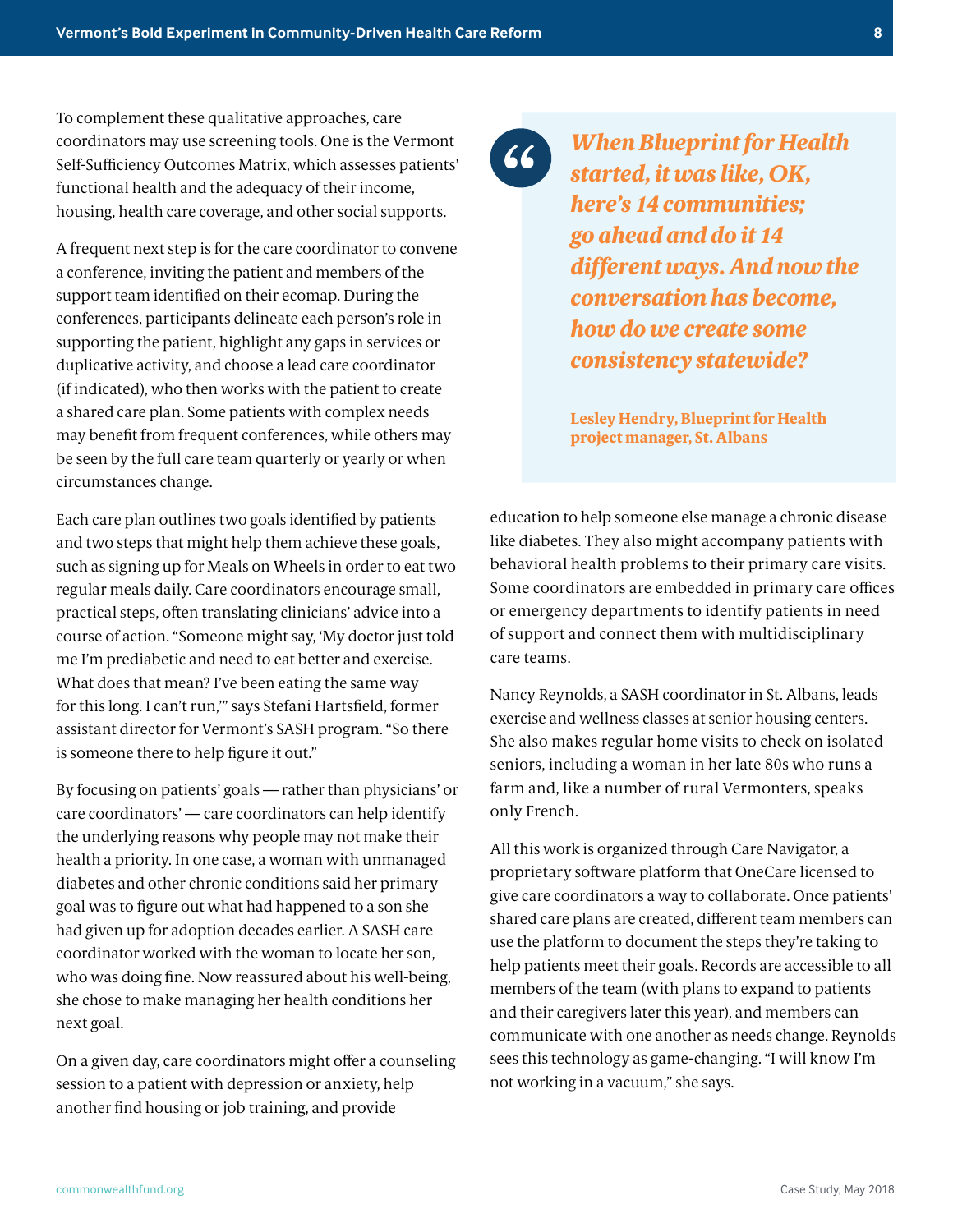#### **SHARING BEST PRACTICES AND PROMOTING STANDARDIZATION**

With the variation in patients' needs and provider networks, OneCare has given each region involved in the Medicaid pilot — Berlin, Burlington, Middlebury, and St. Albans — some flexibility in developing priorities and care coordination approaches.14 At the same time, the ACO has sought to assess what's working and to promote standardization, in part by convening monthly meetings of administrative and frontline staff from participating health and social service organizations.

At these in-person and virtual "Core Team" meetings, participants describe the various care coordination activities under way in their regions and explore ways to leverage resources most effectively, building on work already begun through the Blueprint for Health.

The Core Team meetings also offer opportunities for care coordinators and their supervisors to brainstorm potential solutions to shared challenges.

In the summer of 2017, Jane Suder, R.N., who oversees care management at Northwestern Medical Center, presented the story of a local woman with chronic obstructive pulmonary disease, diabetes, anxiety, and apparent cognitive impairments. The woman had lost her housing, leading her repeatedly to the emergency department, sometimes because of a medical complication and sometimes because she didn't know where else to go. "It's trying to help figure out how to assist people with similar needs who really need a village around them," Suder said. The group discussed ways to secure short-term motel stays for the woman until longer-term housing could be arranged, as well as how to meet her medical needs and

# **How Care Coordination Is Financed**



\* The network's hospitals also contribute to care coordination expenses.

\*\* The population defined as "high risk" varies by payer. For example, in the Medicaid contract, 16 percent of beneficiaries are deemed high risk; for the Blue Cross and Blue Shield contract, only 3 percent are.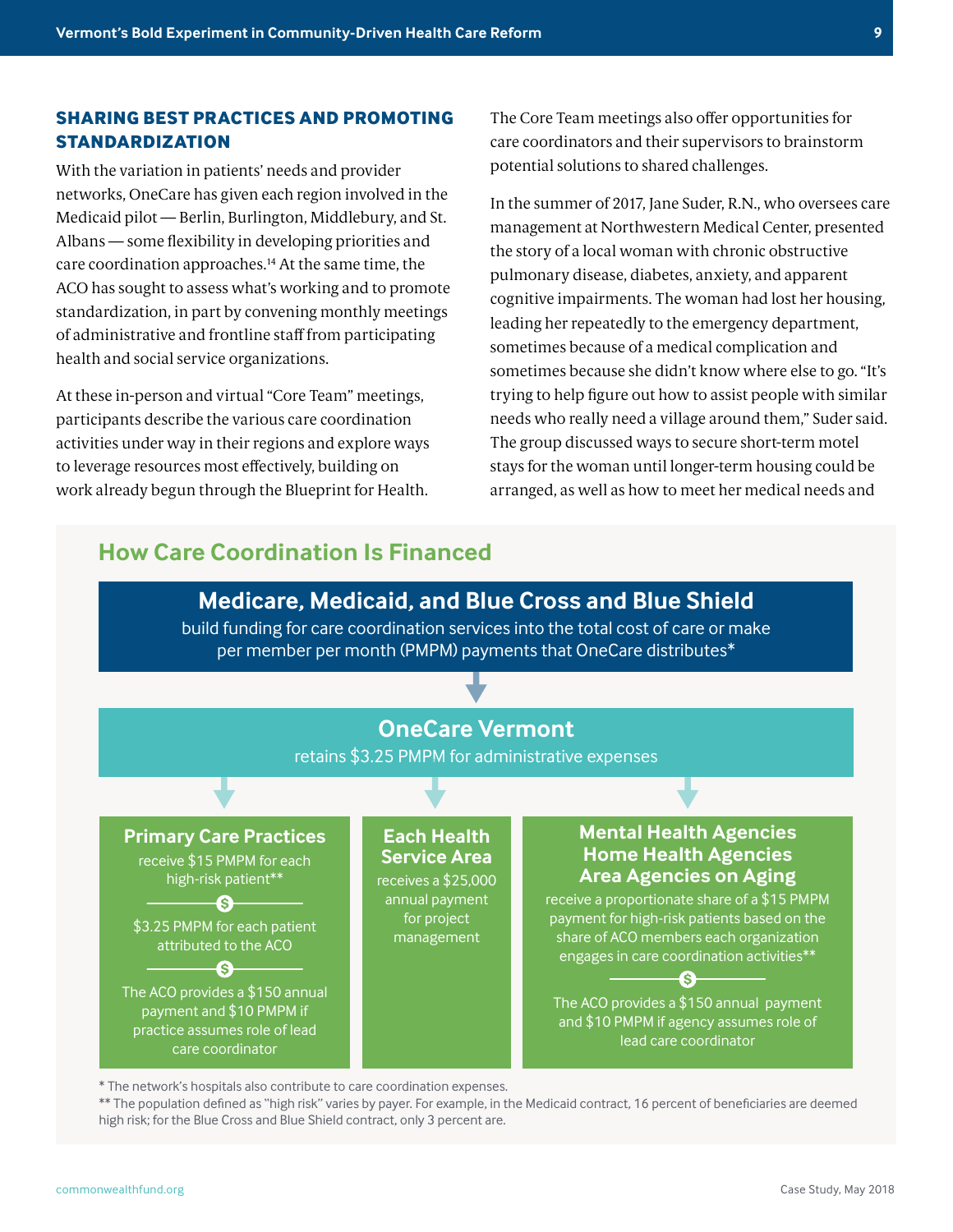expedite her enrollment in Medicaid and other benefit programs. They also discussed using the Care Navigator software to create a central repository of available resources and best practices for helping patients with such complex needs.

To support the work of the Core Team and the rollout of the Care Navigator software, OneCare has launched a training series for care coordinators, supervisors, and other leaders and is developing standard job descriptions and promoting professional competencies such as using ecomaps and domain cards or creating shared care plans.

### **PROVIDER PAYMENT AND ALLOCATION OF FINANCIAL RISK**

OneCare receives additional funding from payers to support care coordination activities and distributes it to ACO participants in a way designed to promote shared responsibility (Exhibit 2). It provides \$25,000 annually to support project management in each of the pilot's four regions, while per member per month payments are distributed to primary care practices as well as to Area Agencies on Aging, home health agencies, and mental health agencies. These participants are not at financial risk under the ACO contract, and the additional payments are a substantial increase over Blueprint for Health's funding for community health initiatives, which has remained level for several years. For instance, smaller primary care practices (such as those with two staff physicians and 600 attributed patients) may earn as much as \$38,000 in additional revenue during a year. "In some cases, practices have been able to use these additional funds, combined with their Blueprint funding, to hire another care coordinator," says Sarah Jemley, OneCare's care coordination program administrator.

Participating hospitals receive fixed payments, thus taking downside financial risk, which is "key to unlocking profound change in how hospitals interact with the community," says Norm Ward, M.D., OneCare's chief medical officer.

Although leaders at some of the state's small hospitals were initially reluctant to take on financial risk, given

66

*We have so many different community agencies that are in many ways driven by altruism and have budgets that are short already. We are trying to redistribute dollars from high-cost events to upstream community support services.*

**Norm Ward, M.D., OneCare's chief medical officer** 

thin operating margins, nearly all eventually joined. They understood that current payment models were unsustainable and "want to be on the ground floor of creating a new approach," says Stephen Leffler, M.D., the University of Vermont's chief population health officer.

Hospitals were also drawn by the prospect of having access to OneCare's analytic tools, which enable panel management, performance tracking, and care coordination. "In the past it's been us saying to hospitals, 'Here are five things you can focus on to improve care and capture savings,'" says Todd Moore, OneCare's CEO. "Now the hospitals are calling to say, 'Run me a query on everyone who has tested positive for prediabetes.' They are clamoring for more and more specific data on where they think there are opportunities to improve care and achieve savings."

OneCare hopes that this blend of financial carrots and sticks will be sufficient to encourage hospitals, ambulatory care providers, and social service providers to work together to improve population health and contain health care spending — an approach that in 2018 it extended to patients covered by Medicare and Blue Cross and Blue Shield's commercial insurance.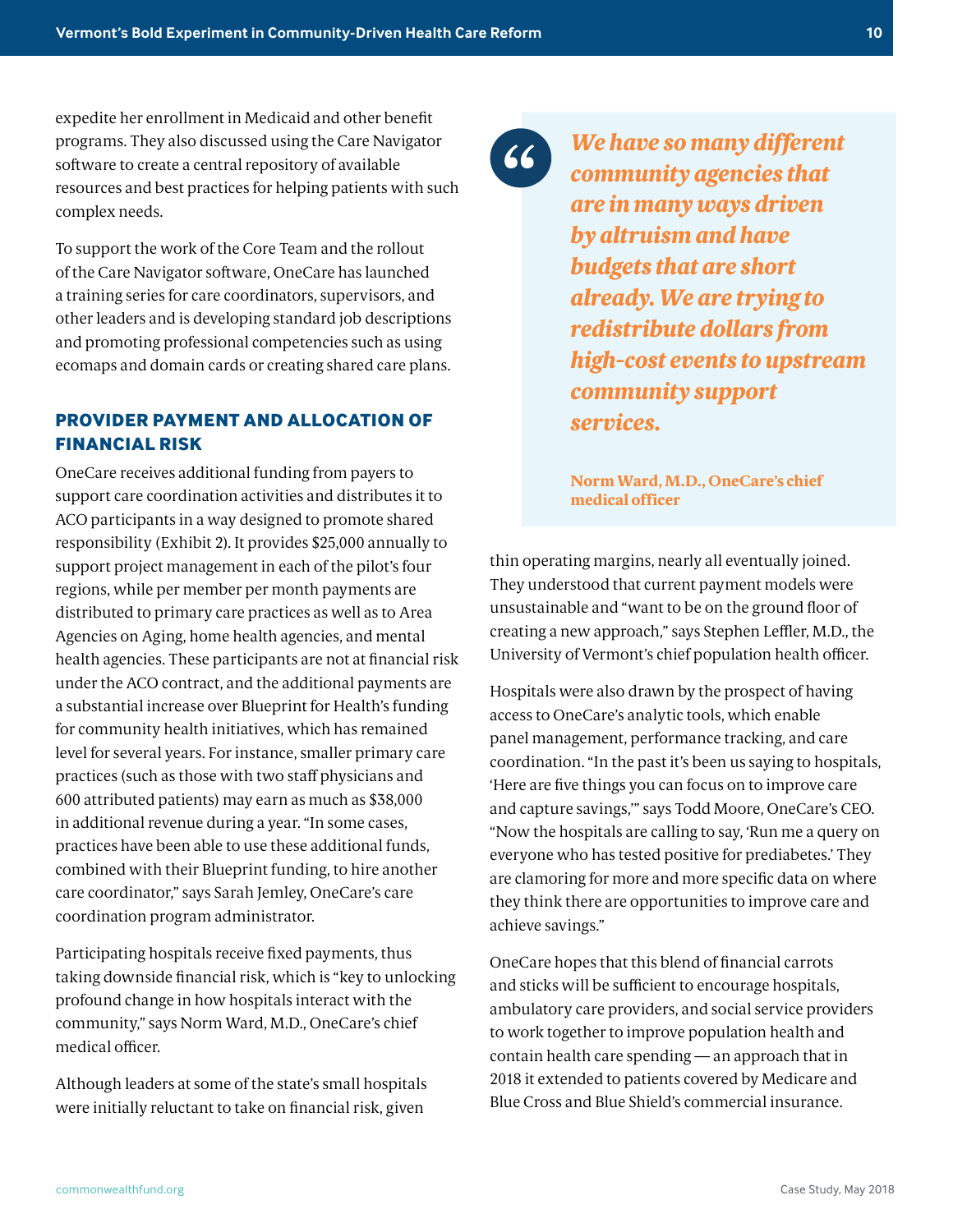#### Exhibit 2. 2018 Medicaid & Blue Cross and Blue Shield Qualified Health Plan (QHP) Quality Measures

| <b>Measure</b>                                                                                                                    | <b>Programs</b>                                                                                    |
|-----------------------------------------------------------------------------------------------------------------------------------|----------------------------------------------------------------------------------------------------|
| 1.30-day follow-up after discharge from the emergency department<br>(ED) for alcohol and other drug abuse or dependence           | Vermont Medicaid Next Generation (VMNG); Blue<br>Cross and Blue Shield Qualified Health Plan (QHP) |
| 2.30-day follow-up after discharge from the ED for mental health                                                                  | VMNG; Blue Cross and Blue Shield QHP                                                               |
| 3. Adolescent well-care visits                                                                                                    | VMNG; Blue Cross and Blue Shield QHP                                                               |
| 4. All-cause unplanned admissions for patients with multiple<br>chronic conditions                                                | <b>VMNG</b>                                                                                        |
| 5. ACO all-cause readmissions                                                                                                     | Blue Cross and Blue Shield QHP                                                                     |
| 6. Developmental screening in the first 3 years of life                                                                           | VMNG; Blue Cross and Blue Shield QHP                                                               |
| 7. Diabetes mellitus: hemoglobin A1c poor control (>9%)                                                                           | VMNG; Blue Cross and Blue Shield QHP                                                               |
| 8. Hypertension: controlling high blood pressure                                                                                  | VMNG; Blue Cross and Blue Shield QHP                                                               |
| 9. Initiation of alcohol and other drug abuse or dependence<br>treatment                                                          | <b>VMNG</b>                                                                                        |
| 10. Engagement of alcohol and other drug abuse or dependence<br>treatment                                                         | <b>VMNG</b>                                                                                        |
| 11. Initiation and engagement of alcohol and other drug abuse or<br>dependence treatment (composite)                              | Blue Cross and Blue Shield QHP                                                                     |
| 12. Screening for clinical depression and follow-up plan                                                                          | VMNG; Blue Cross and Blue Shield QHP                                                               |
| 13. Follow-up after hospitalization for mental illness (seven-day<br>rate)                                                        | VMNG; Blue Cross and Blue Shield QHP                                                               |
| 14. Tobacco use assessment and tobacco cessation intervention                                                                     | <b>VMNG</b>                                                                                        |
| 15. Patient-centered medical home Consumer Assessment of<br>Healthcare Providers and Systems (CAHPS) survey composite<br>measures | <b>VMNG</b>                                                                                        |
| 16. CAHPS tobacco cessation survey question: "Did your provider<br>talk to you about smoking cessation?"                          | Blue Cross and Blue Shield QHP                                                                     |
| 17. CAHPS patient experience: care coordination composite score                                                                   | <b>Blue Cross and Blue Shield QHP</b>                                                              |

Data: OneCare Vermont.

Under the all-payer ACO, these insurers have committed to supporting coordination of community-based care, aligning performance measures, and shifting to greater use of risk-based contracting. Pat Jones, the health care project director for Vermont's regulatory body, the Green Mountain Care Board — one of the signatories to the all-payer ACO contract — says this should encourage "all boats to row in the same direction" and reduce the "noise" created from working under contracts with varying benchmarks and expectations.<sup>15</sup>

Harmonizing performance measurement among Vermont's three largest payers also helps focus attention on the state's priorities: expanding access to primary care, reducing the prevalence and morbidity of chronic disease, and reducing the number of deaths from suicide and drug overdose. In coordination with the Green Mountain Care Board, OneCare and its payers are working to align quality performance targets around these population health goals. It hopes to eventually reduce the total number of quality metrics across payer contracts to 17 from 44.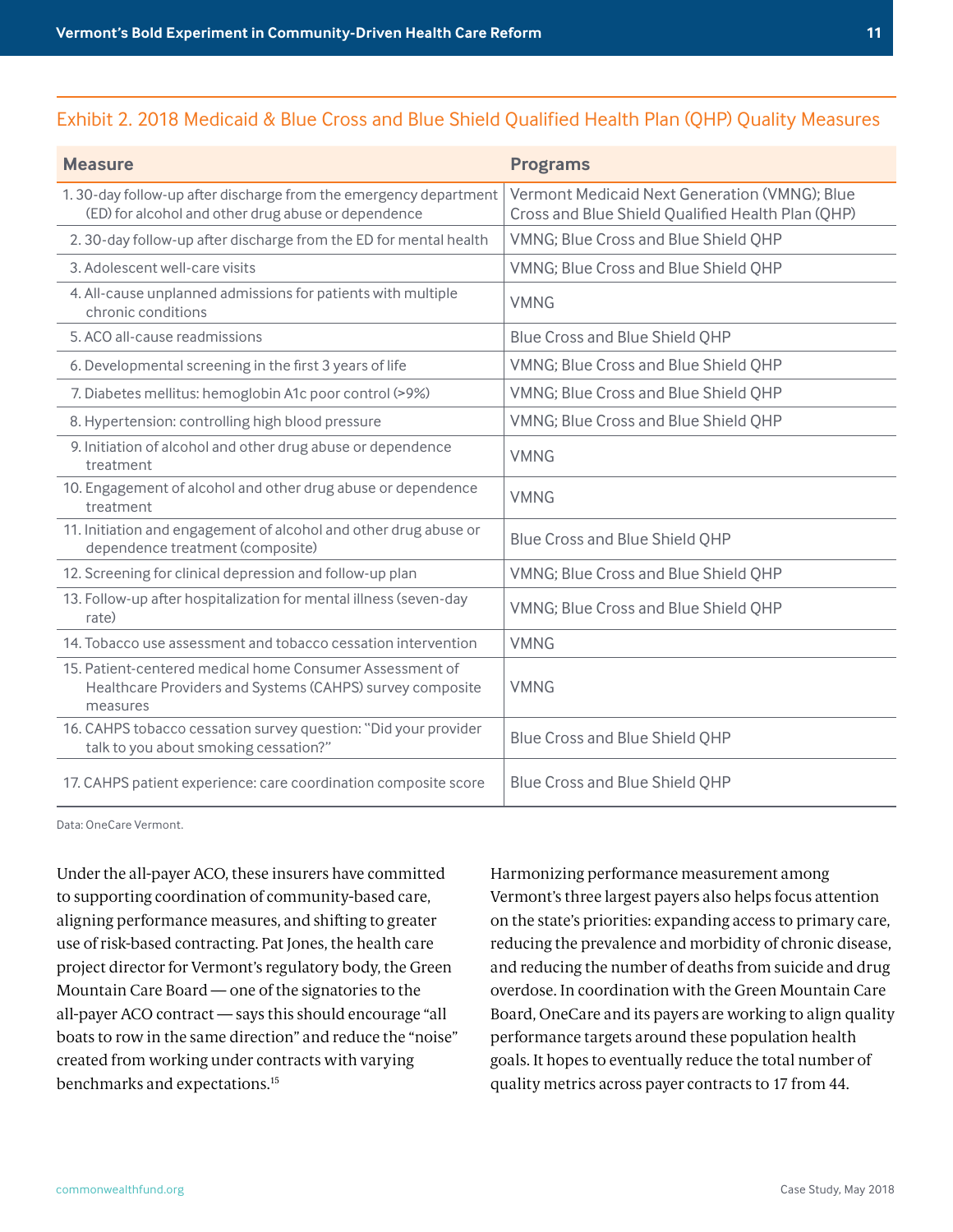## **EARLY RESULTS**

While medical claims are still trickling in for 2017, preliminary data suggest that OneCare is making progress in achieving the state's population health goals. They show that Medicaid beneficiaries attributed to the ACO are making greater use of primary care and behavioral health services, as well as pharmacy benefits, compared with other beneficiaries. Over the first nine months of the contract, for example, the percentage of beneficiaries with early to late-stage disease who lacked a primary care visit fell to 2 percent from 4 percent. Those who were deemed to be at high or rising risk (levels 3 and 4) also had substantially fewer emergency department visits during the first nine months of 2017 compared with similar periods in the prior two years, and fewer hospitalizations compared with the prior year (Exhibits 3 and 4). "These changes in utilization were what we had hoped and expected to see," OneCare's Sara Barry says. "Nothing about this model is about rationing care."

OneCare has found Medicaid beneficiaries deemed to be at highest risk are a relatively stable group, with little movement from one risk category to the next over time. This information lends credence to the ACO's approach of targeting services to the subset of patients who might benefit the most.

Despite these improvements, the ACO is not likely to achieve savings in the first year of the Medicaid contract. The total cost of care for 2017 was forecasted to be 1.5 percent above budget, meaning the ACO would owe money back to the state.16 Moore, the CEO, says preliminary data show that the four hospitals that received prospective payments reduced hospitalizations and other institutional care sufficiently to achieve savings. However, these savings were offset because some Medicaid beneficiaries attributed to the ACO sought care outside those hospitals, including at out-of-state hospitals, leading to fee-for-service charges that tipped the balance in the first year. (In 2018, 10 of the ACO's hospitals will have assumed downside risk, lessening the chances that a patient will receive care from an institution that is paid on a fee-for-service basis.)

To call attention to opportunities for cost savings and performance gaps, OneCare is tracking cost, utilization, and performance on quality measures at the hospital and regional levels through a software platform that allows users to drill down to the facility, provider, or patient level.

Ultimately, the definition of success for the ACO may vary by payer. The state wants to constrain growth in health care spending to 3.5 percent annually and has prioritized three population health goals, on which OneCare appears to be making headway. But leaders at Blue Cross and Blue Shield want to see savings for their customers and evidence that the community health teams are reaching its members, particularly those with complex needs whom the health plan's care managers have had difficulty engaging. "If they can figure out a way to do that, that's very exciting and would have value," says Josh Plavin, M.D., M.P.H., Blue Cross and Blue Shield's chief medical officer.

#### **LOOKING FORWARD**

OneCare's bold experiment has been enabled by Vermont's small size, which engenders trust and familiarity among health system leaders and policymakers, and by the lack of competition among private insurers, including Medicare Advantage plans. OneCare has also built on the state's long-term commitment to health reform, including the creation of the Green Mountain Care Board to constrain spending and the pursuit of a federal State Innovation Model grant, which supported the development and testing of an integrated approach to complex care management. Vermont's aging and declining population has also created pressure for reform.

Even with these tailwinds, OneCare faces significant hurdles. Much of its early focus has been on communityled care coordination — supporting the customization of a technology platform to facilitate communication, providing training in best practices for engaging high-risk patients, and developing analytic tools to identify risk and evaluate impact. More extensive institutional reforms may be harder to accomplish, yet it may be that changes in provider behavior will lead to the greatest cost savings.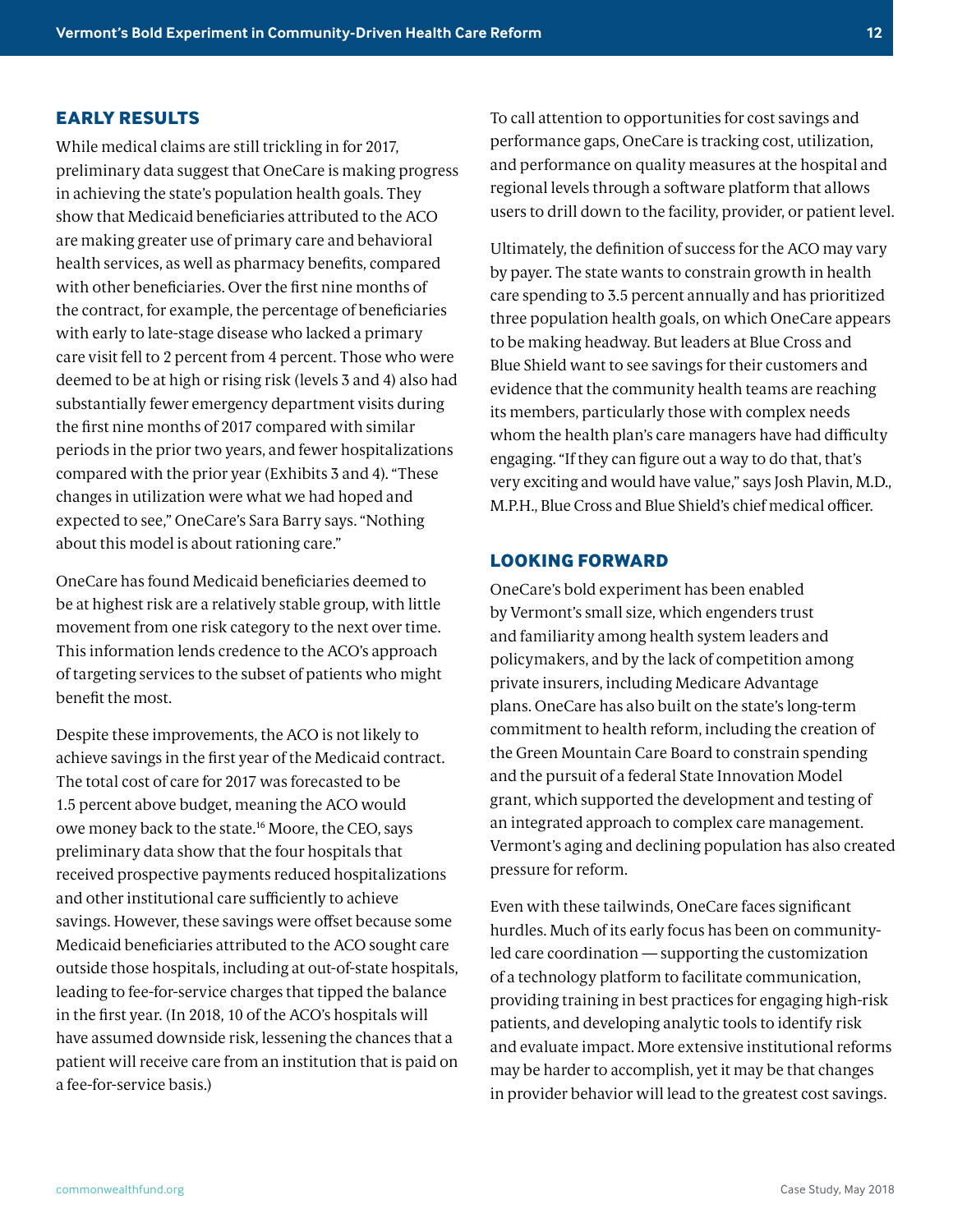**During 2015, 2016, and 2017 for Medicaid** 

# **Beneficiaries Deemed High and Very High Risk** Exhibit 3. Hospitalization During 2015, 2016, and 2017 for Level 3 and 4 Medicaid Beneficiaries



Data: OneCare Vermont.

# **Beneficiaries Deemed High and Very High Risk** Exhibit 4. Emergency Department Use During 2015, 2016, and 2017 for Level 3 and 4 Medicaid Beneficiaries



Data: OneCare Vermont.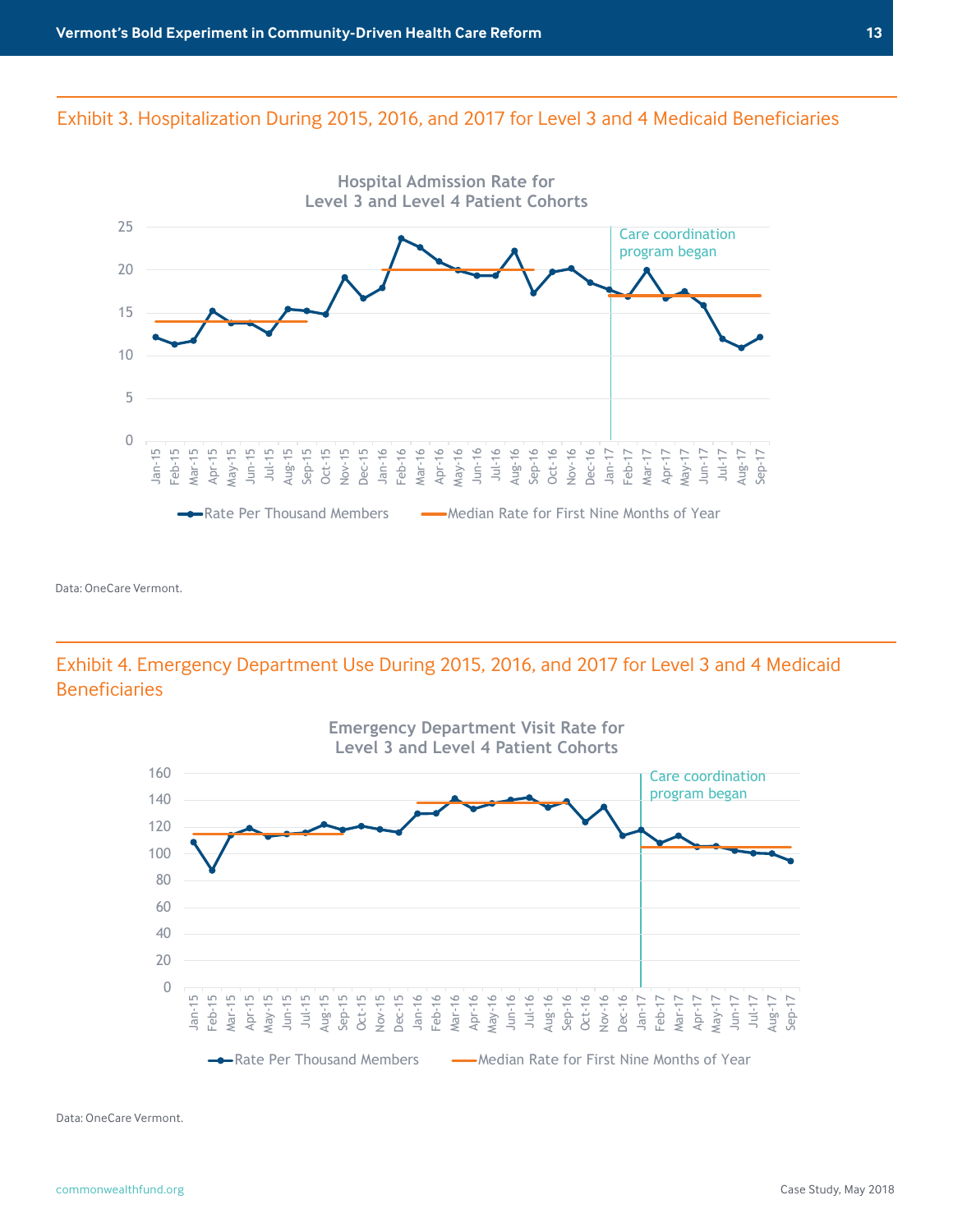"In the short term, I firmly believe that we can save money around transitions of care and by delivering muchneeded mental health and substance abuse treatment," Stephen Leffler, of the University of Vermont, says. "But driving costs out of the hospital, direct costs or fixed costs, and redistributing those out into the community in a meaningful way is going to be difficult."

With a rapid timeframe for implementation, the all-payer model also requires the ACO to keep its eye on three distinct populations at once and meet the competing demands of its payers. Studying the impact of myriad approaches will be critical to winning support for the care-coordination approach. Without evidence of impact, employers may be reluctant to sign on to the all-payer model.

"These are businesspeople who need to have some compelling evidence to suggest that there's a reason to get involved, that there's a reason to put dollars at risk potentially, or just to fund additional administrative

costs to support the operation of an ACO," says Andrew Garland, vice president of client relations and external affairs at Blue Cross and Blue Shield.

Through its data analytics infrastructure, OneCare is attempting to add rigor and measurement to the work of care coordinators. Assessing comparative performance, however, may not be easy, given the variation both in the population of HSAs and in their problem-solving techniques. Many rely on different staffing configurations — for example, some depend on credentialed care coordinators, while others use lay workers.

But if OneCare is successful at identifying and spreading innovative approaches, it could accelerate investments like these not just in Vermont, but in other parts of the nation where leaders are seeking more evidence on effective ways to address the social determinants of poor health.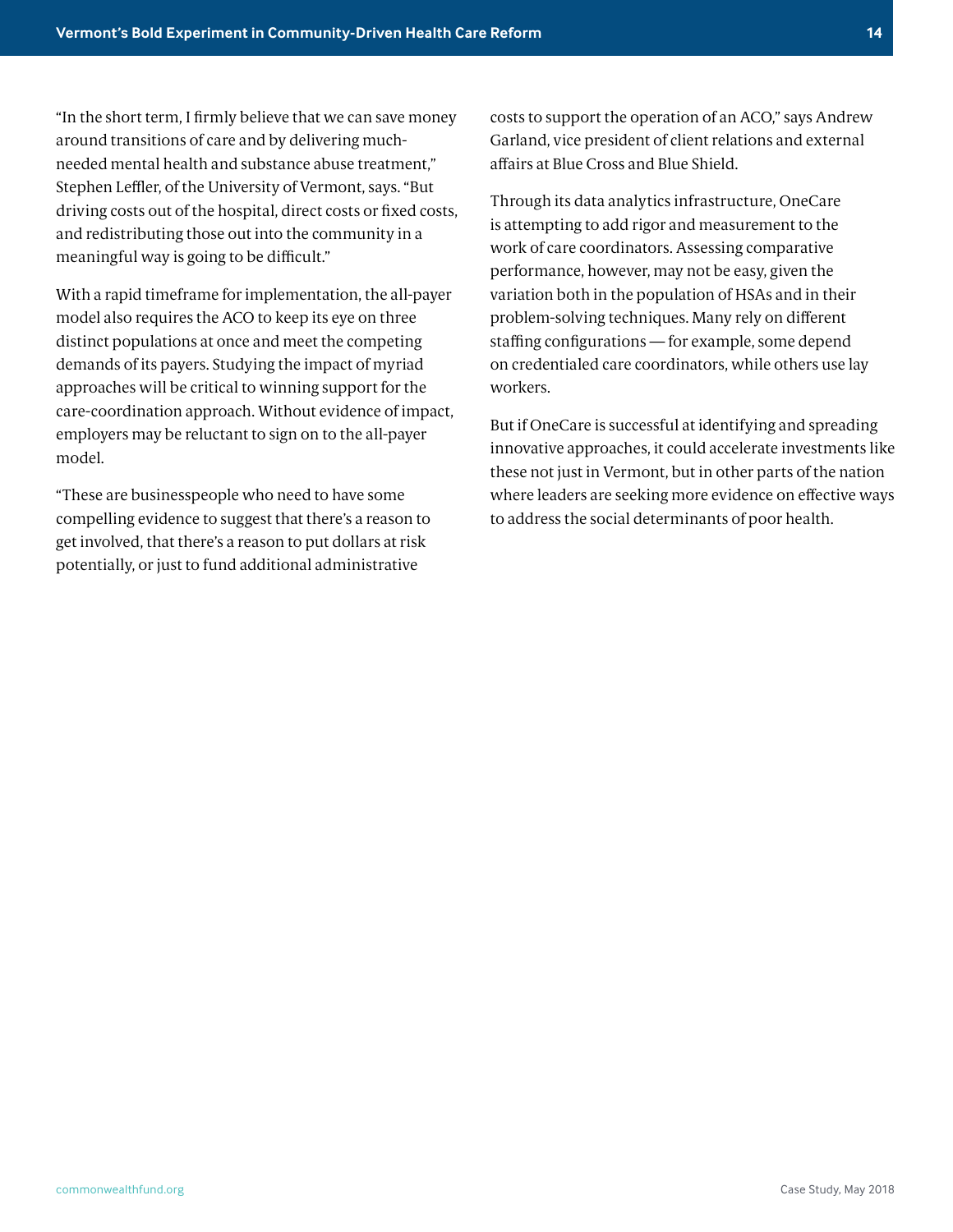#### **NOTES**

1. See, for example, Anna Spencer and Bianca Freda, *Advancing State Innovation Model Goals Through Accountable Communities for Health* (Center for Health Care Strategies, Oct. 2016), [https://www.chcs.org/resource/](https://www.chcs.org/resource/accountable-communities-health-state-innovation-models/) [accountable-communities-health-state-innovation](https://www.chcs.org/resource/accountable-communities-health-state-innovation-models/)[models/.](https://www.chcs.org/resource/accountable-communities-health-state-innovation-models/)

2. The 30,000 Blue Cross and Blue Shield of Vermont members who are attributed to the ACO are enrolled in the insurer's marketplace plans, not employer-sponsored plans; 39,000 are Medicare beneficiaries.

3. While other groups can apply to join the all-payer ACO, OneCare Vermont is the only active ACO in the state.

4. Even though Dartmouth is based in New Hampshire, it serves many residents of southern and eastern Vermont.

5. Maryland is now experimenting with shared savings arrangements under its all-payer hospital payment model. See "Maryland All-Payer Model," Centers for Medicare and Medicaid Services, [https://innovation.cms.gov/initiatives/](https://innovation.cms.gov/initiatives/Maryland-All-Payer-Model/index.html) [Maryland-All-Payer-Model/index.html](https://innovation.cms.gov/initiatives/Maryland-All-Payer-Model/index.html).

6. Private insurers, Medicaid, and Medicare all pay for Blueprint for Health activities. Funding for Blueprint for Health activities has remained level from 2008 through 2017. The state's Department of Mental Health designates a private nonprofit within a geographic region to provide its mental health or developmental disability services. These "Designated Agencies" are also often preferred providers of substance use disorder services.

7. From 2014 to 2016, OneCare Vermont had shared savings contracts with the state to care for 29,000 Medicaid beneficiaries. The 2017 contract is the first time it took on downside financial risk. See "Building an Integrated Health System: Implementing the Vermont All-Payer Accountable Care Organization Model — The Vermont Medicaid Next Gen ACO Pilot Contract," (presentation, Vermont Health Connect, n.d.), [http://](http://info.healthconnect.vermont.gov/sites/hcexchange/files/Advisory_Board/2017.2.15%20DVHA%20AHS%20VMNG%20ACO.pdf)

[info.healthconnect.vermont.gov/sites/hcexchange/](http://info.healthconnect.vermont.gov/sites/hcexchange/files/Advisory_Board/2017.2.15%20DVHA%20AHS%20VMNG%20ACO.pdf) [files/Advisory\\_Board/2017.2.15%20DVHA%20AHS%20](http://info.healthconnect.vermont.gov/sites/hcexchange/files/Advisory_Board/2017.2.15%20DVHA%20AHS%20VMNG%20ACO.pdf) [VMNG%20ACO.pdf](http://info.healthconnect.vermont.gov/sites/hcexchange/files/Advisory_Board/2017.2.15%20DVHA%20AHS%20VMNG%20ACO.pdf); Cory Gustafson and Michael Costa, *Vermont Medicaid Next Generation: Pilot Program — Act 25 of 2017* (State of Vermont, Department of Vermont Health Access, Sept. 15, 2017), [http://legislature.vermont.](http://legislature.vermont.gov/assets/Legislative-Reports/DVHA-ACT-25-VMNG-ACO-Report-to-Legislature-Sept-15-2017.pdf) [gov/assets/Legislative-Reports/DVHA-ACT-25-VMNG-](http://legislature.vermont.gov/assets/Legislative-Reports/DVHA-ACT-25-VMNG-ACO-Report-to-Legislature-Sept-15-2017.pdf)[ACO-Report-to-Legislature-Sept-15-2017.pdf](http://legislature.vermont.gov/assets/Legislative-Reports/DVHA-ACT-25-VMNG-ACO-Report-to-Legislature-Sept-15-2017.pdf); and State Innovation Model, *Overview of Shared Savings Programs (SSPs) and Accountable Care Organizations (ACOs) in Vermont* (Vermont Health Care Innovation Project, July 8, 2014), [http://healthcareinnovation.vermont.gov/sites/](http://healthcareinnovation.vermont.gov/sites/hcinnovation/files/SSP_and_ACO_FAQ_and_Chart_7.8.14.pdf.) [hcinnovation/files/SSP\\_and\\_ACO\\_FAQ \\_and\\_Chart\\_7.8.14.](http://healthcareinnovation.vermont.gov/sites/hcinnovation/files/SSP_and_ACO_FAQ_and_Chart_7.8.14.pdf.) [pdf](http://healthcareinnovation.vermont.gov/sites/hcinnovation/files/SSP_and_ACO_FAQ_and_Chart_7.8.14.pdf.).

8. Pharmacy claims and costs for skilled nursing facilities, inpatient psychiatric care, smoking cessation services, and most dental services are excluded from the global budget. See Cory Gustafson and Michael Costa, *Vermont Medicaid Next Generation: Pilot Program — Act 25 of 2017* (State of Vermont, Department of Vermont Health Access, June 15, 2017), [http://legislature.vermont.gov/assets/](http://legislature.vermont.gov/assets/Legislative-Reports/DVHA-ACT-25-VMNG-ACO-Report-to-Legislature-June-15-2017.pdf) [Legislative-Reports/DVHA-ACT-25-VMNG-ACO-Report](http://legislature.vermont.gov/assets/Legislative-Reports/DVHA-ACT-25-VMNG-ACO-Report-to-Legislature-June-15-2017.pdf)[to-Legislature-June-15-2017.pdf](http://legislature.vermont.gov/assets/Legislative-Reports/DVHA-ACT-25-VMNG-ACO-Report-to-Legislature-June-15-2017.pdf).

9. See "Next Generation ACO Model," Centers for Medicare and Medicaid Services, [https://innovation.cms.gov/](https://innovation.cms.gov/initiatives/Next-Generation-ACO-Model/.) [initiatives/Next-Generation-ACO-Model/](https://innovation.cms.gov/initiatives/Next-Generation-ACO-Model/.).

10. See "ACG System: Data Analytics," Healthcare Solutions, Johns Hopkins Medicine, [https://www.](https://www.johnshopkinssolutions.com/solution/acgsystem/) [johnshopkinssolutions.com/solution/acgsystem/](https://www.johnshopkinssolutions.com/solution/acgsystem/).

11. To learn more about the hub-and-spoke program, see Martha Hostetter and Sarah Klein, "In Focus: Expanding Access to Addiction Treatment Through Primary Care," *Transforming Care* (newsletter), Commonwealth Fund, Sept. 2017, [http://www.commonwealthfund.](http://www.commonwealthfund.org/publications/newsletters/transforming-care/2017/september/in-focus) [org/publications/newsletters/transforming-care/2017/](http://www.commonwealthfund.org/publications/newsletters/transforming-care/2017/september/in-focus) [september/in-focus.](http://www.commonwealthfund.org/publications/newsletters/transforming-care/2017/september/in-focus)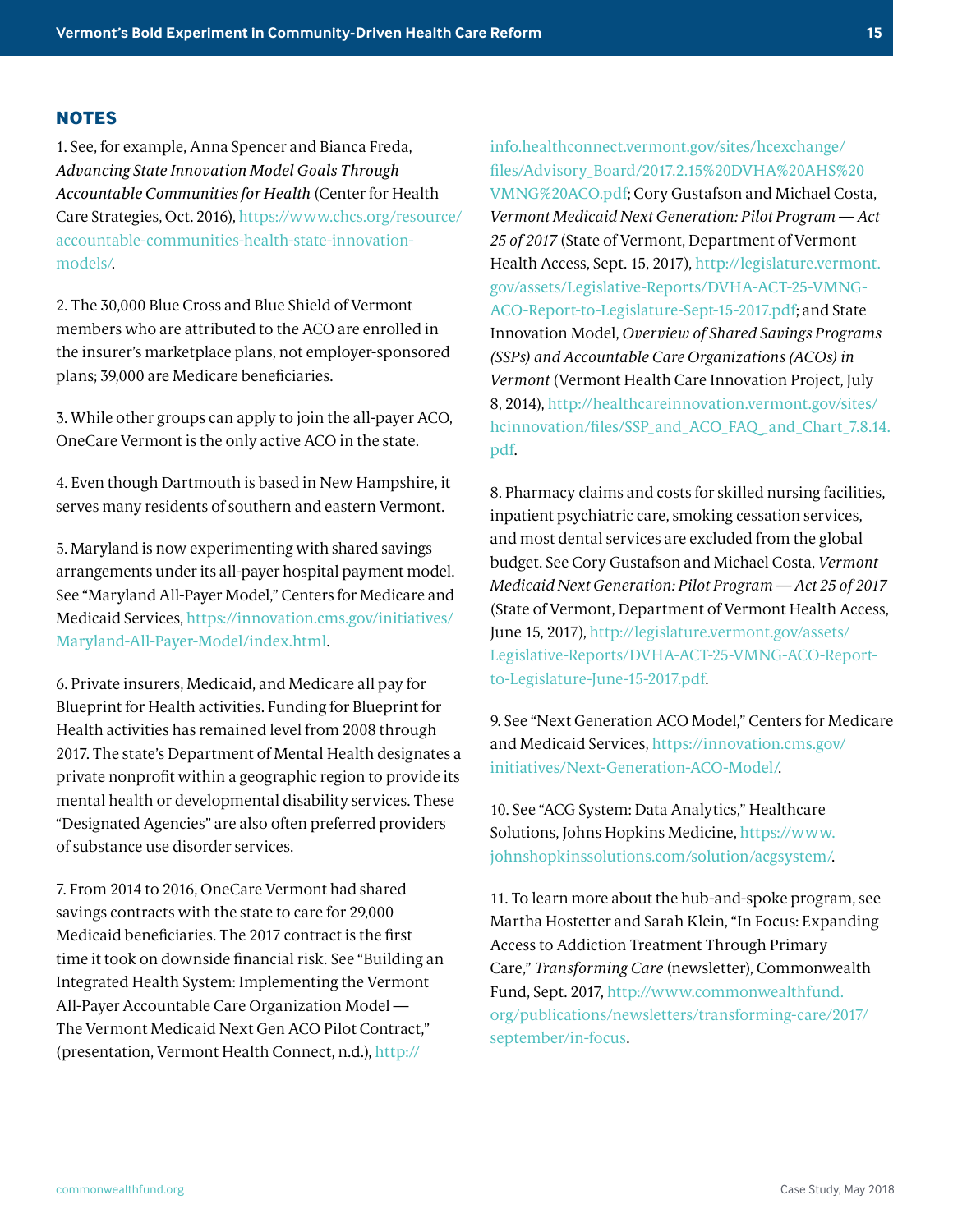12. Its approach draws substantially on lessons from a learning collaborative, funded by the Center for Medicare and Medicaid Innovation, that engaged medical and social service providers in 11 communities across the state, as well as representatives from OneCare Vermont, the Blueprint for Health, the state's Medicaid agency, and the Green Mountain Care Board. The learning collaborative explored and piloted best practices for coordinating care for complex patients. For more information, see *Integrated Communities Care Management Learning Collaborative: Final Evaluation Report* (Vermont Program for Quality in Health Care, Inc., Dec. 23, 2016), [http://](http://healthcareinnovation.vermont.gov/sites/vhcip/files/documents/FINAL%20ICCMLC%20Evaluation%20report%201.3.17.pdf) [healthcareinnovation.vermont.gov/sites/vhcip/files/](http://healthcareinnovation.vermont.gov/sites/vhcip/files/documents/FINAL%20ICCMLC%20Evaluation%20report%201.3.17.pdf) [documents/FINAL%20ICCMLC%20Evaluation%20](http://healthcareinnovation.vermont.gov/sites/vhcip/files/documents/FINAL%20ICCMLC%20Evaluation%20report%201.3.17.pdf) [report%201.3.17.pdf](http://healthcareinnovation.vermont.gov/sites/vhcip/files/documents/FINAL%20ICCMLC%20Evaluation%20report%201.3.17.pdf).

13. The domain cards were developed by the Camden Coalition of Healthcare Providers.

14. In 2018, hospitals in six other communities agreed to assume risk for Medicaid beneficiaries. Their HSAs include Newport (North Country Hospital); Brattleboro (Brattleboro Memorial Hospital); Bennington (Southwestern Vermont Medical Center); Springfield (Springfield Hospital); Windsor (Mt. Ascutney); and Lebanon, N.H. (Dartmouth-Hitchcock Medical Center).

15. For more information on the all-payer model, see Pat Jones and Melissa Miles, "All-Payer Accountable Care Organization Model Update" (presentation, Green Mountain Care Board, Jan. 12, 2017), [http://](http://gmcboard.vermont.gov/sites/gmcb/files/documents/Implementing%20the%20All-Payer%20Model%202017-01-12FINAL.pdf) [gmcboard.vermont.gov/sites/gmcb/files/documents/](http://gmcboard.vermont.gov/sites/gmcb/files/documents/Implementing%20the%20All-Payer%20Model%202017-01-12FINAL.pdf) [Implementing%20the%20All-Payer%20Model%202017-](http://gmcboard.vermont.gov/sites/gmcb/files/documents/Implementing%20the%20All-Payer%20Model%202017-01-12FINAL.pdf) [01-12FINAL.pdf](http://gmcboard.vermont.gov/sites/gmcb/files/documents/Implementing%20the%20All-Payer%20Model%202017-01-12FINAL.pdf); and "Vermont All-Payer ACO Model," Centers for Medicare and Medicaid Services, [https://](https://innovation.cms.gov/initiatives/vermont-all-payer-aco-model/) [innovation.cms.gov/initiatives/vermont-all-payer-aco](https://innovation.cms.gov/initiatives/vermont-all-payer-aco-model/)[model/](https://innovation.cms.gov/initiatives/vermont-all-payer-aco-model/).

16. January 2018 presentation by OneCare's chief operating officer to the state legislature. Savings are distributed and losses are borne by risk-bearing hospitals according to their individual performance, with adjustment as needed to reduce the risk of insolvency. Primary care practices and hospitals are also eligible for bonuses based on quality

performance. These funds are drawn from a withhold on prospective payments to hospitals. In past shared savings contracts, which carried no downside risk, providers have made continual improvement on quality measures but have achieved savings only once. OneCare's CEO, Todd Moore, says it was difficult to achieve savings in contracts that depended on relative performance improvements because the state has had lower costs and higher performance to begin with.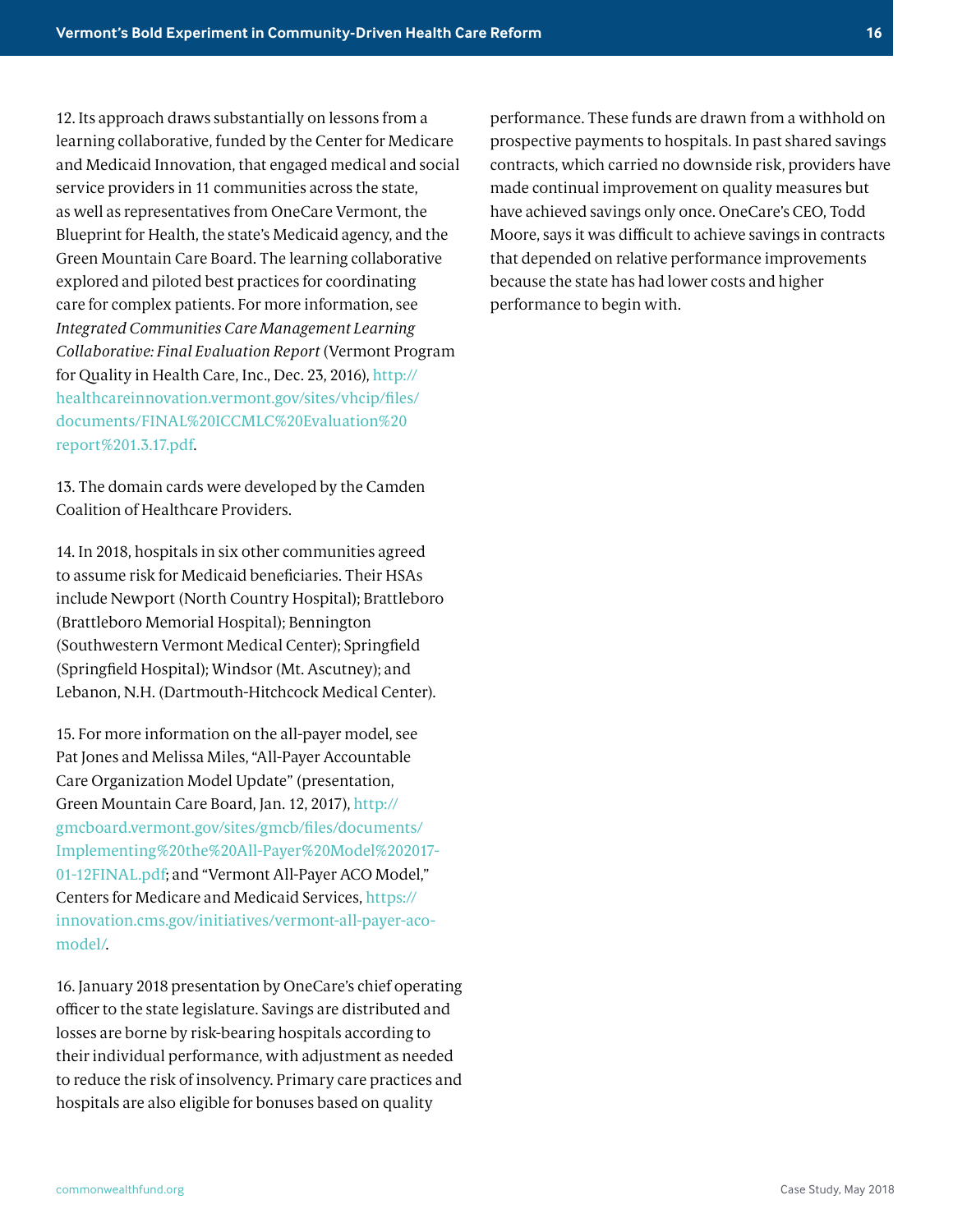#### **ABOUT THE AUTHORS**

**Martha Hostetter, M.F.A.,** is a writer, editor, and partner in Pear Tree Communications. She was a member of the Commonwealth Fund's communications department from June 2002 to April 2005, serving as the associate editor and then creating the position of Web editor. She is currently a consulting writer and editor for the Fund. Ms. Hostetter has an M.F.A. from Yale University and a B.A. from the University of Pennsylvania.

**Sarah Klein** is editor of *Transforming Care,* a quarterly publication of the Commonwealth Fund that focuses on innovative efforts to transform health care delivery. She has written about health care for more than 15 years as a reporter for publications including *Crain's Chicago Business* and *American Medical News.* Ms. Klein received a B.A. from Washington University in St. Louis and attended the Graduate School of Journalism at the University of California at Berkeley.

**Douglas McCarthy, M.B.A.,** is senior research director for the Commonwealth Fund. He leads a team that has conducted more than 100 case studies of promising practices and innovations in health care delivery. He helped develop the Fund's Scorecards on State Health System Performance and led their production from 2014 to 2018. His 30-year career has spanned roles in government, corporate, and nonprofit organizations, including the Institute for Healthcare Improvement and UnitedHealth Group's Center for Health Care Policy and Evaluation. He was a public policy fellow at the University of Minnesota's Humphrey School of Public Affairs and a leadership fellow of the Denver-based Regional Institute for Health and Environmental Leadership. He serves on the board of Colorado's Center for Improving Value in Health Care.

*Editorial support was provided by Jen McDonald.*

#### **ACKNOWLEDGMENTS**

The authors gratefully acknowledge the following individuals who generously shared information and insights: *From OneCare Vermont:* Sara Barry, M.P.H., director of clinical and quality improvement; Teresa Connolly, M.S.N., manager, clinical and quality improvement; Leah Fullem, M.H.C.D.S., director of analytics; Sarah Jemley, M.S.N., care coordination program administrator; Vicki Loner, R.N., M.H.C.D.S., chief operating officer; Todd Moore, M.B.A., CEO; Robyn Skiff, M.S., care coordination implementation specialist; Norm Ward, M.D., chief medical officer; and Joan Zipko, M.S.H.C.A., director of program operations. *From University of Vermont:* Stephen Leffler, M.D., chief population health officer. *From Intraprise Health, operator of the Care Navigator platform:* Trish Ambrosio, M.S.N., R.N., C.C.M., vice president, clinical care coordination; Jodi Goudreau, director of customer experience; Vikas Khosla, chief digital health officer; and Mike Squires, vice president, innovation and public policy; all formerly with Care Navigator and BluePrint Healthcare IT. *From Blueprint for Health:* Mara Donohue, M.P.P., assistant director; Lesley Hendry, project manager, St. Albans; Jenney Samuelson, assistant director; and Beth Tanzman, M.S.W., director. *From the Green Mountain Care Board:* Pat Jones, health care project director; and Robin Lunge, J.D., M.H.C.D.S., board member. *From Department of Vermont Health Access:* Alicia Cooper, Ph.D., health care project director, Payment Reform Unit; Michael Costa, J.D., deputy commissioner; and Erin Flynn, M.P.A., health care project director, Payment Reform Unit. *From the State of Vermont:* MaryKate Mohlman, Ph.D., director of health reform. *From Blue Cross and Blue Shield of Vermont:*  Andrew Garland, M.S., vice president of client relations and external affairs; and Josh Plavin, M.D., M.P.H., chief medical officer. *From the Supports and Services at Home (SASH) Program:* Stefani Hartsfield, former assistant director; and Nancy Reynolds, SASH coordinator, St. Albans. *From St. Albans Community Health Team:* Heather Colangelo, M.S.W., quality assurance manager at Washington County Mental Health Services; Amy Huckins-Noss, L.I.C.S.W., social work care coordinator; Anne-Marie Lajoie, R.N., care coordinator, Cold Hollow Family Practice; Meaghan McFadden, M.S.W., wellness consult; and Jane Suder, R.N., M.H.A., manager of care management at Northwestern Medical Center.